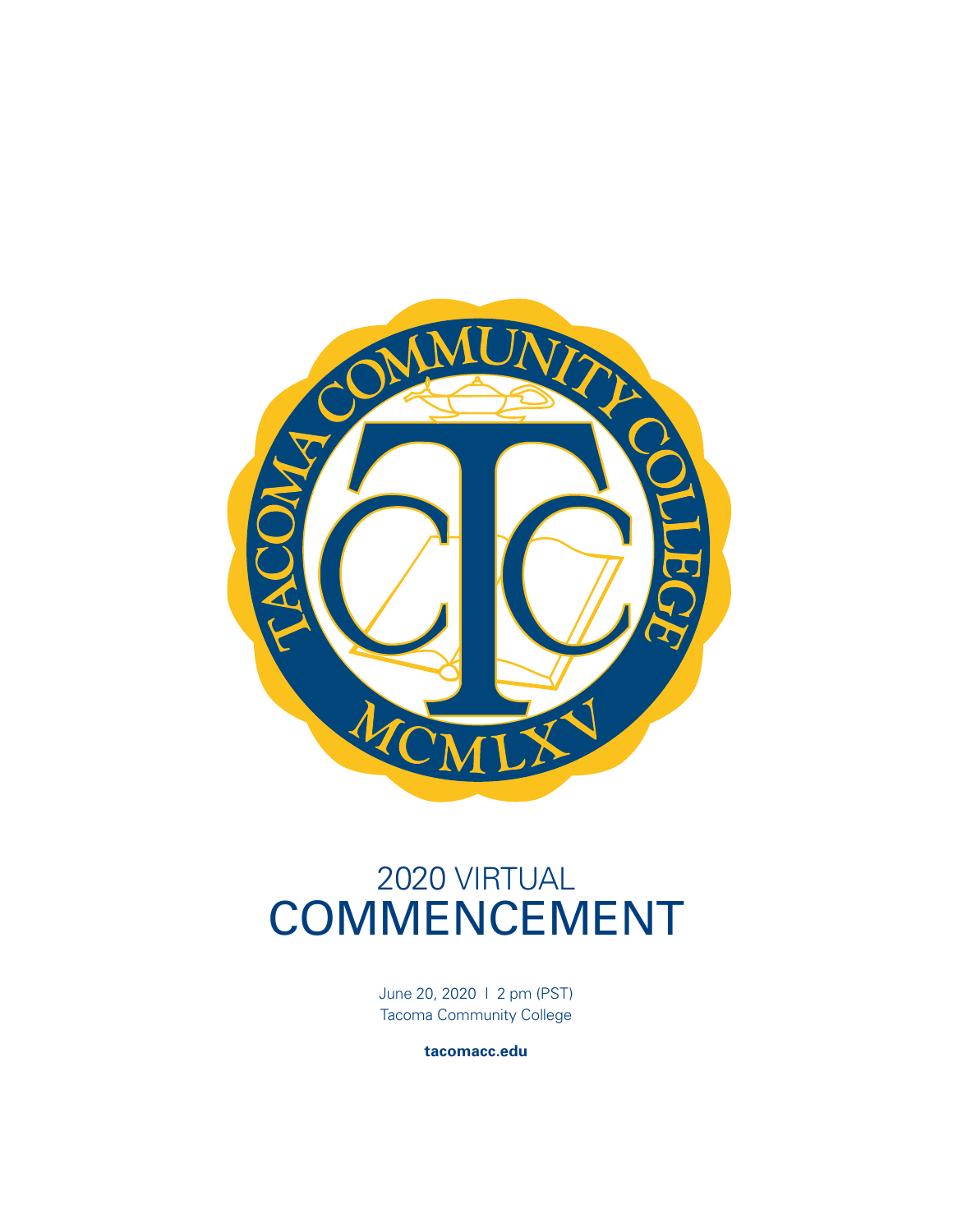## PROGRAM for 2020 VIRTUAL CERMONY

#### Welcome

Ivan L. Harrell, II., Ph.D., President Liz Dunbar, Chair, Board of Trustees

#### Commencement Address

FACULTY SPEAKER Andrew Cho, Ph.D., Sociology Professor

STUDENT SPEAKER Angelina Pogosian, Acting ASTCC President

#### Recommendation of Graduates

Marissa Schlesinger, Provost and Vice President of Academic Affairs

#### Conferring of Degrees

Liz Dunbar, Chair, Board of Trustees

#### **Congratulations**

Ivan L. Harrell, II, Ph.D., President

Virtual Ceremony will be available online through December 2020

# ORDER OF AWARDS

#### **Bachelor of Applied Science**

Applied Management Community Health Health Information Management

#### **Associate in Applied Sciences & Certificates**

Accounting Business Diagnostic Medical Sonography Early Childhood Education Emergency Medical and Health Services Health Information Technology Human Services Networking & Cyber Security Nursing Paralegal Radiologic Science Respiratory Therapy

#### **Associate of Arts**

#### **Associate of Arts in Biology**

**Associate of Arts in Business**

#### **Associate of Arts in Computer Science**

**Associate of Music**

**Associate of Arts in Pre-Nursing**

**Associate of Science**

**Associate of Science in Electrical and Computer Engineering**

**Associate of Science in Mechanical, Civil, Aeronautical, Industrial & Material Science Engineering**

**Associate in General Studies**

**High School Diploma**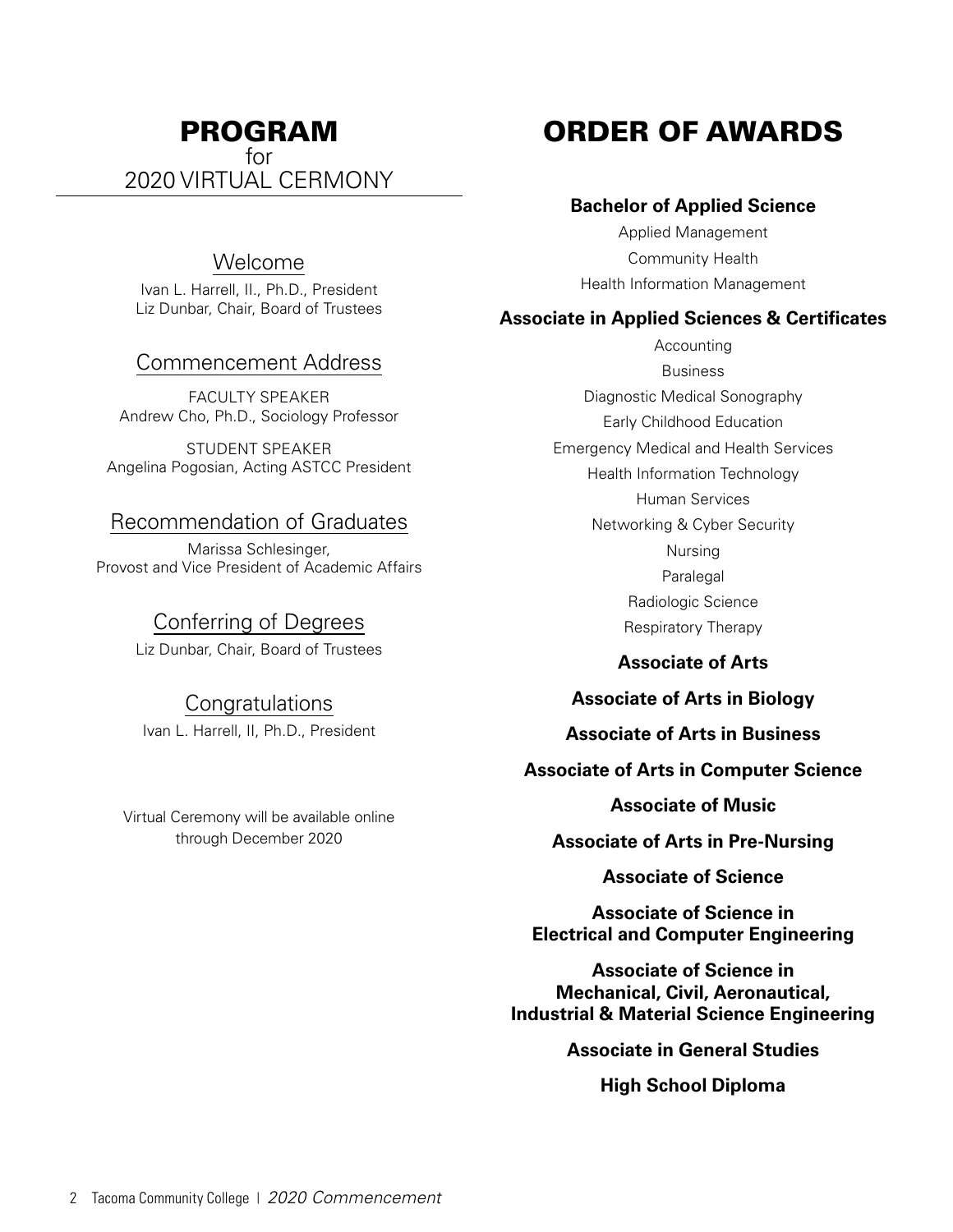# **2020 SPEAKERS**



# ANGELINA POGOSIAN

Tacoma Community College's Student Body President, Angee Pogosian, is the daughter of Armenian immigrants and a passionate advocate for our community. Angee enrolled to TCC in the fall of 2017 looking for new beginnings. The faculties' guidance and community engagement opportunities were pivotal in confronting her poor academic history and mental health barriers. Through improving her grades and getting involved in the Office of Student Engagement, Angee channelled her passion by lobbying for college affordability and mental health support, allocating TCC's multi-million dollar budget, and organizing civic engagement programs for students. As chair of the Student Senate, Angee amplified student voices in campus issues, while also representing students on policy and administrative hiring committees.

Angee graduates from TCC in Spring 2020, and plans to complete her Bachelor's in Sociology at The University of Washington. She ultimately plans to attend law school, expand her cosmetic business, and continue serving her community.

# ANDREW CHO

Dr. Andrew Cho is currently a sociology professor at Tacoma Community College and has been working in higher education since 1994. Known by some on campus as the "Triple OG", Dr. Cho is also the chair of the TCC Anthropology, Political Science, and Sociology programs. Most recently, he co-authored a chapter with Professor Pang Men focused on the challenges facing Southeast Asian American professors that was published in *Racial Battle Fatigue in Faculty: Perspectives and Lessons in Higher Education*. He has also written a book chapter titled "Not in My Hood: Identity, Crime, and Policing in Seattle's International District" appearing in *Asian/Americans, Education, and Crime*. In addition, Dr. Cho wrote an article on "Slavery Reparations" that was published in the *Encyclopedia of Race and Ethnic Relations*. At TCC, he has been awarded the prestigious "Bob Thaden Faculty Excellence Award" several times and was previously recognized by the Black Student Union as the "Most Inspirational Faculty."

He is the proud owner of six rescue dogs and around 500 pairs of Jordan sneakers. His wife Kaidie is a regular speaker in some of his sociology classes, discussing her family's harrowing escape from Vietnam. His favorite leisure activity is hanging out with his six-year old son Darwin.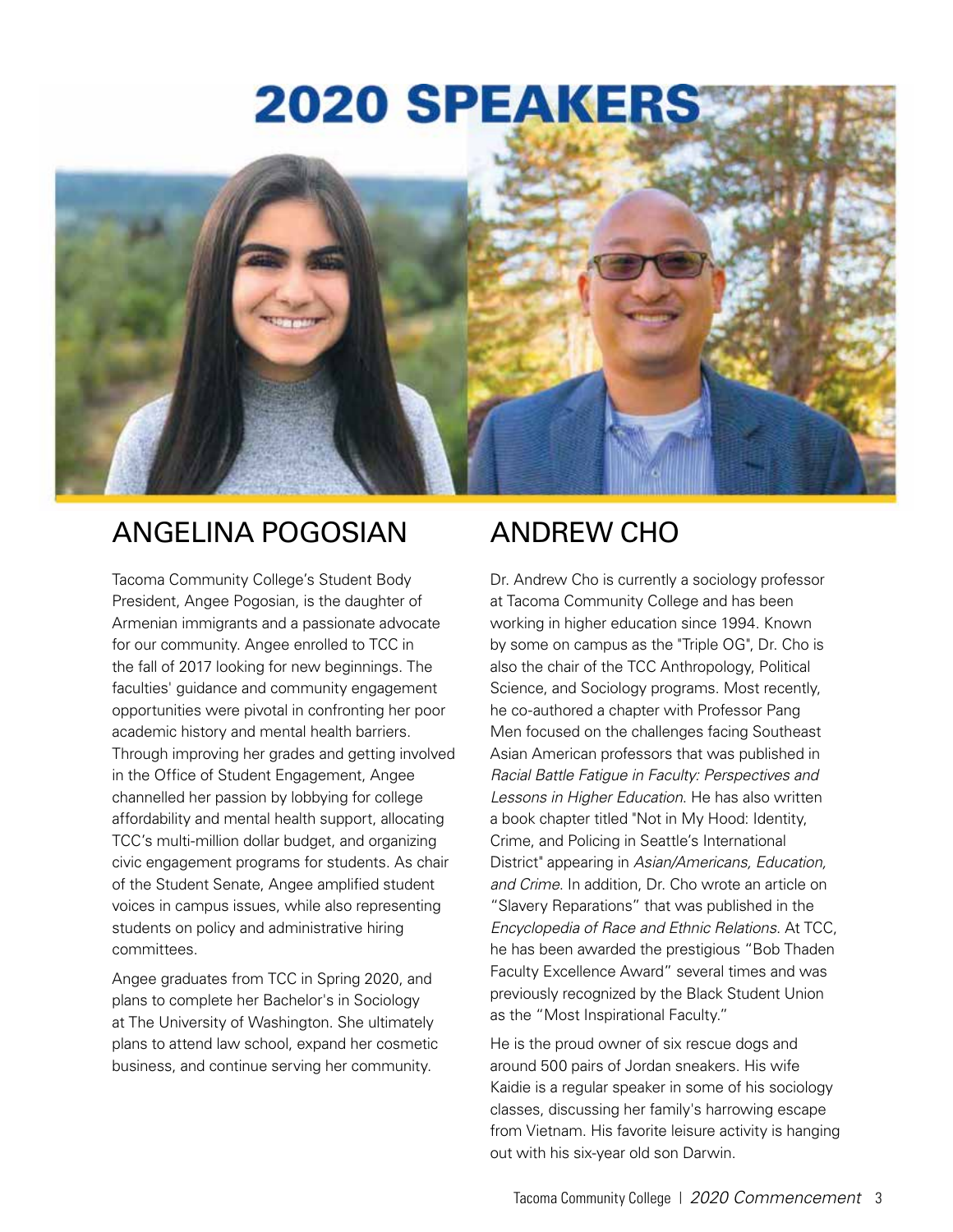#### **BACHELOR OF APPLIED SCIENCE**

- \*\* Leigh A. Baker
- \* Tanika Rose Boyd Michka T. Brooks
- \* Lisa D. Buker
- \*\* Jazzmin Tugadi Burton
- \*\* Adrienne L. Commeree Desiree M. Crothers Michael L. Davis
- \* Jacqueline Christine DeCoster
- \* Elizabeth A. Duncan
- \* Shakonda N. Eagles
- \*\* Hollie Ann Imburgia Tiara N. Indreginal
- \*\* Timothy C. Kerker
- \*\* Paul T. Lacombe
- \*\* Cherie T. Leyva Jackie R. Miller Katrina L. Nowell
- \* Joseph E. Reinhardt
- \*\* Carri Sue Rempt
- \*\* Holly Marie McGatlin Renner
- \*\* Melisa L. Reyman
- \*\* Liam A. Riccardo
- \* Tami L. Richardson
- \*\* Hayat F. Saleh
- \*\* Seung Eun Song
- \*\* Nichole K. Alexander
- \*\* Dalal Abakar Taha Ali Ashton Anderson
- \* Jill N. Andrews
- \*\* Peter Andrews
- \*\* Jesry V. Bacarisas
- \* Emily Bailey
- \*\* Joseph Lige Baker
- \*\* Sean Eric Barlow
- \*\* Emma Barnes
- \* Tara A. Bennett Mckinzie L. Bernhoft
- \* Akiba B. Bibb
- \* Cory Anne Biryukova
- \* Bethany Jean Bishop
- \* Eman Eshak Boktor
- \* Julia Sue Boots
- \*\* Priscilla Nicole Brager
- \* Echo V. Brooks
- \* Alissa R. Brown
- \* Emma Marie Brown
- \*\* Dianna Bryant
- \* Kristina N. Bullatt
- \*\* Sarah Burggraaf
- \* Susan F. Burrows Eric Burwell Jr.
- \* Drew A. Buskirk Renatta Calloway
- \* Dane Calvin Cameron
- \*\* Angela O. Campos
- \* Mauricio Alejandro Campos
- \*\* Taylor June Capps
- \* Tiarra L. Caso-Sims
- \*\* Ricky L. Cassese Andrea Veronica Castaneda
- \*\* Jennifer Castro Yolanda Marie Castro
- \*\* Sandra M. Chamberlin
- \* Von-Na Chism
- \*\* Sujin Choi
- \*\* Hannah Coleman
- \* Katie A. Coleman

| 을<br>园品 | <b>ACADEMIC HONORS</b>                              | <b>Description</b>                 | <b>CORDS</b>      |
|---------|-----------------------------------------------------|------------------------------------|-------------------|
|         | <b>** HIGH HONORS</b>                               | 3.66 or higher grade point average | Double gold       |
|         | * HONORS                                            | 3.33 to 3.65 grade point average   | Single gold       |
|         | *~ Phi Theta Kappa                                  | <b>International Honor Society</b> | Blue and gold     |
|         | *+ Alpha Delta Nu Epsilon lota   OADN Honor Society |                                    | Peach             |
|         | <b>U.S. MILITARY VETERAN</b>                        |                                    | Red, white & blue |

4 Tacoma Community College | *2020 Commencement*

# **ASSOCIATE IN APPLIED SCIENCE**

- \*\* Blanca Leticia Cooper
- \*\* Erika Cortez Guerrero
- \*\* Renee Ann Cosca
- \*\* Kendra D. Countryman Thomas Henry Crawford
- \* Ruvim Cristev
- \*\* Stephanie Grace Cupp
- \* Joseph L. Currall
- \*\* Emily C. Currie
- \*\* Bryan J. Dann
- \*\* Libby Janel Darsow
- \* Chelsea David
- \*\* Brittany Colleen Davis
- \*\* Kelsey Mae Davis
- \* Nicky L. Day Marina DeSouza
- \*\* Julian Huynh Dizon
- \*\* Trang Kim Doan
- \*\* Alix Lee Downing
- \*\* Heather D. Draper
- \*\* Jacob Lyle Dreste
- \*\* Chad Driscoll
- \*\* Tonya Lynn Ducre
- \*\* Andrew Dean Dudley Jason Michael Dunstan
- \* Stacy L. Dustin
- \* Stephen Dutson Jackson Lang Edick
- \*\* Lauren A. Edwards Jaclyn Marie Ehli Crystal Erickson Audrey Maire Fant
- \*\* Jordanna Arlene Farley
- \* Jean-Pierre Fidric
- \*\* Christina Finn Kennady Brianne Frasier
- \* Michelle M. Frederick
- \*\* Amanda Caitlyn Fuchs
- \*\* Christine Gakwa Imani K. Gant
- \*\* Elsida Gega
- \*\* Marc Joshua Gerson
- \*\* Tatiana Glazirina
- \*\* Kristina Gogus
- \* Gabriela S. Gorash
- \*\* Elizabeth Deann Gore
- \* Kjersten M. Gore
- \*\* Jessica Elizabeth Grammer
- \*\* Rockwell Mason Gray III
- \*\* Michelle Lee Greene \*\* Joseph A. Greenfield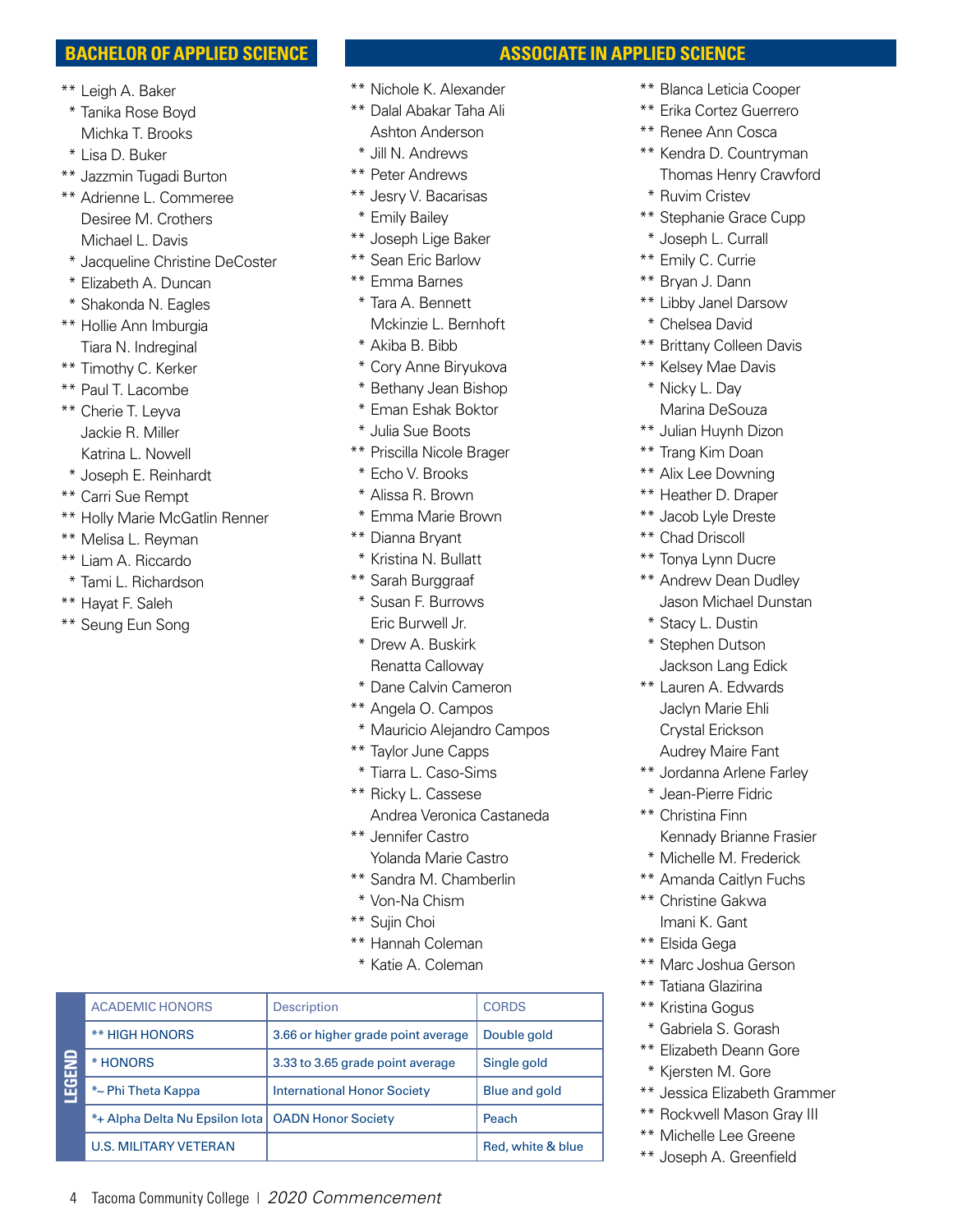#### **ASSOCIATE IN APPLIED SCIENCE**

Carson Andrew Gregg

- \* Bryelle Guess
- \*\* Anthony R. Gunderson
- \*\* Rebecca L. Gunderson
- \* Breanna Gunn
- \* Shalitta T. Habte Chase Hallman
- \* Miranda G. Hammer
- \*\* Amanda B. Handrock James A. Hansen Stephanie Harris Meghan Hartough
- \* Yvonne M. Henderson
- \*\* Hau Le Ngoc Ho
- \* Amber Hocker
- \* Angela Denise Holbrooks
- \* Clarice Holman
- \*\* Chandler Claire Hopkins
- \* Kevin C. Hucke
- \*\* Mariah H. Hunstock
- \*\* Sabrina S. Iloka
- \*\* Edward L. Infante Lori Ann Jefferson
- \*\* Zackary Todd Jenson
- \* Adriane Johnson Billie Jo Johnson
- \*\* Christina Lorraine Johnson
- \*\* Jessica Erin Johnson
- \*\* Robert Johnson
- \*\* Scott R.D. Johnson
- \*\* Caitlyn Marie Jones
- \*\* Shawn Warner Jones
- \*\* Quinn Mae Kahler
- \*\* Nancy C. Kalya
- \*\* Joseph S. Kang \*\* Kulwinder Kaur
- Rosechelle Kawaka
- \*\* Alecia Rae Keppert
- \*\* Timothy C. Kerker
- \*\* Justin L. Kerr
- \* Tetyana T. Kondratyuk
- \* Dannielle Lorae Kozavchinsky
- \* Jacob Kuchmiy Kali Nicole Kumagai
- \*\* John Craig Lamme
- \*\* Brianne K. Landy
- \*\* Jaime Caitlin Larson
- \*\* Daniel James Lauer
- \*\* Ashley Kay Laughlin
- \* Allison Laxa
- \*\* Judy Nhi Le

#### Mina F. Lee

- \*\* Jamila Sofia Lewis
- \*\* Shelby Lewis
- \*\* Anita G. Liang
- \*\* Lauren Leigh Lie
- \*\* Elaine Karen Lindley
- \*\* Melissa Marie Littleton Jason R. Lopez
- \*\* Tiffany Magno Lopez
- \*\* Michael William Lorincz
- \* Cody Loveland
- \*\* Alicia Nicole Lucas
- \* Cecilia Reyna Luna
- \*\* Benjamin Wiley Lusk
- \*\* Sarah Anne MacInnis
- \*\* Erin Elizabeth MacNeil
- \* Alina Magdych
- \*\* Glecerry Kaye Malejan
- \*\* Jeff Maliepaard
- \*\* Judith G. Malone
- \*\* Cassi D. Maltsberger
- \*\* Nicole Marie Mandeville
- \*\* Lorrine Michelle Manning
- \*\* Alicia Janell Marshall
- \* Leia Doris Martin Jaqueline Uri Martinez
- \*\* Priscilla Martinez
- \*\* Jonathan L. Martinsen
- \*\* Andrew J. Marzano
- \* Mari Mathews
- \*\* Merry Hope Mathison
- \*\* Cardanius Matthews
- \* Pierrette Molemba Mayamba
- \*\* Madeline Mazur
- \*\* Ashley S. McBride
- \*\* Hayley Danielle McCall
- \*\* Matthew C. McDowell
- \*\* Shayla F. McGinness
- \*\* Shelby Leigh McKenzie
- \*\* Benjamine L. McLean Jazmin Ann McNeely
- \*\* Jacquelyn M. Melillo
- \*\* Trisha L. Melton Taylor D. Merrival
- \* Jakkilyn D. Miller
- \*\* Rose A. Miller
- \*\* Lisa Claire Miska
- \* Joel Moreno Demetria J. Morrissette Joshua Thomas Morter Cynthia L. Munoz
- \* Courtney Murray Carnes Kristy E. Nardozzi
- \* Melissa R. Neely
- \* Mary M. Nehl
- \* Giang Thanh Nguyen
- \* Thang D. Nguyen
- \*\* Kari Ann Nichols
- \*\* Dmitry V. Nikolenko
- \* Amanda Evelyn Marie Nixon
- \*\* Whitney Rose Norris
- \* Sean P. O'Driscoll

\*\* Chi Yun Pak \*\* Zih-Ci Pan

Tacoma Community College | *2020 Commencement* 5

- \*\* Jenerfer Marie Okarski Leandra Rachel Oliveira-Church
- \*\* Mai Linh Marie Olmstead \* Angela Marie Osborn

\*\* Terrance Andrew O'Toole

\* Kathryn Mae Parker \* Erik D. Payne

\* Johanna Lynn Pearce \*\* Nico Christopher Pedro \*\* Anthony D. Pendleton \*\* Nathaniel Tomilloso Perey

\* Pamela Marie Petersen \* Lenaya K. Pettus \* Daniel D. Pham

\* Danica Alison Philadelphia Masyn Jai Phothirath

\* Khrystyna V. Plaksyva \*\* Nina Daylene Polkinghorn \*\* Elijah Ambrose Potts \*\* Chrysanna Pratt Heaven Lee Quirin \* Alondra Ramirez \* Gina Rampino

\* Van Raynard Randolph Colleen Marie Regan \*\* Eboracum Richter-Dahl

\*\* Ava E. Ricker \* Brenden Riggan \*\* Erica Danielle Rile \*\* Reginelle Corales Rillo \*\* Santa Nidia Rivera-Roman Monica Romero \*\* Scott Allen Roy \* Christina E. Russo \*\* Marina A. Rybakov Sylvia M. Sabon

\* Patricia Perkins

\*\* Liliia Plaksina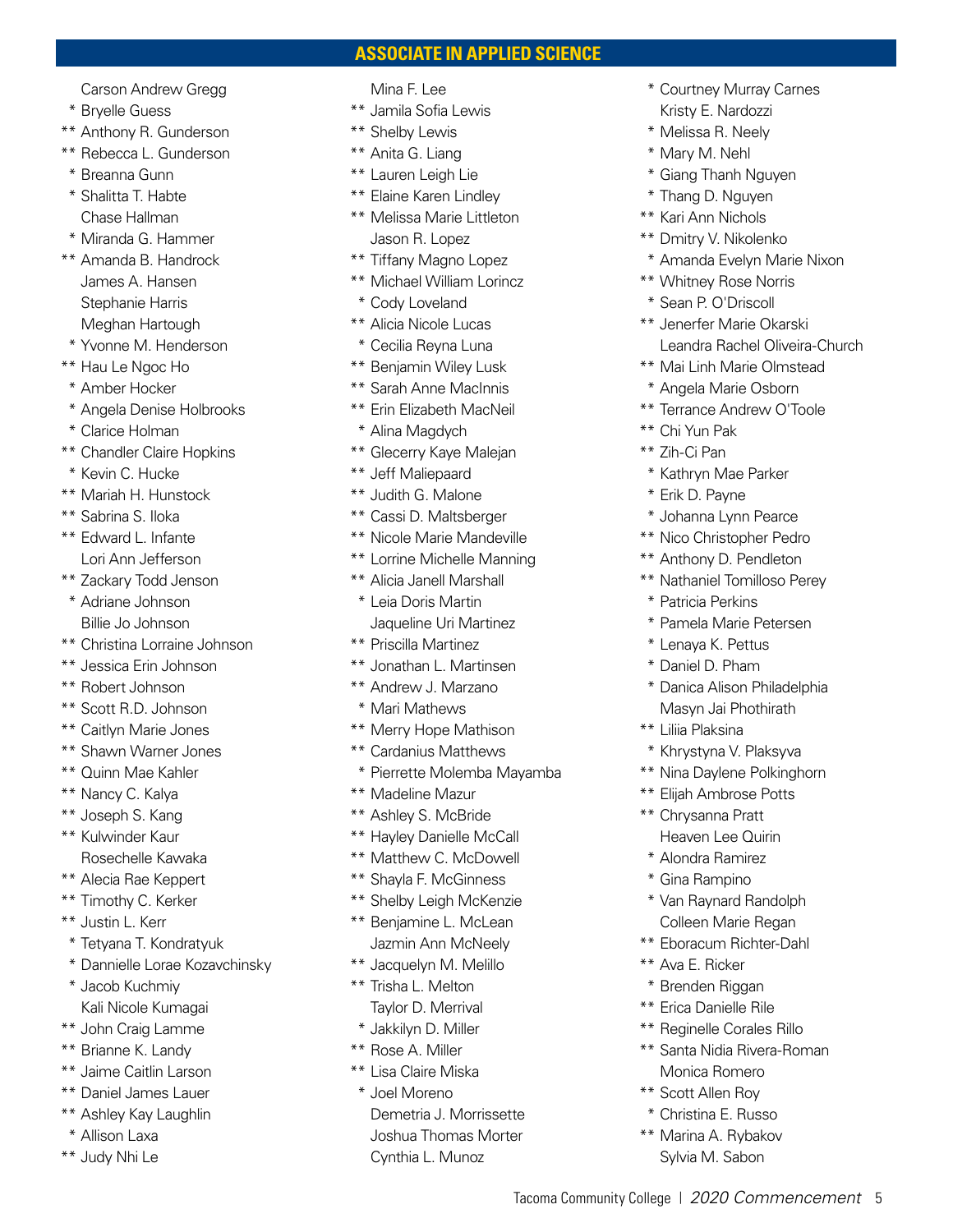#### **ASSOCIATE IN APPLIED SCIENCE**

- \* Amber N. Salaya Julaine Sanchez
- \*\* Dena Marie Saunders
- \*\* Kathleen Ann Sayah Melissa J. Schmidt
- \*\* Thomas J. Schrafft Jessica Marie Scott Theresa M. Setoodeh
- \* Jonathan Thomas Settles
- \* William Trey Setunsky
- \*\* Brianna Rose Sharp Jessica J. Sharpley
- \*\* Oakley-Raine Shepherd
- \*\* Cherish A. Shope
- \* Marcia Shortridge
- \*\* Adam Eugene Smedley
- \*\* Maria Nerissa Pascual Soliman Vivian T. Speer
- \*\* KC Marie Spencer
- \*\* Isaac J. Spiel
- \* Ashley Faye St. Clair
- \*\* Ryan Anthony Steele
- \*\* Cheryl Ann Strange
- \* Taylor R. Straub
- \*\* Stacey Linn Stutzke
- \*\* Tiffany Mae Villadiego Sy
- \*\* Rebecah Takashima
- \*\* Safae Taleb
- \*\* Brandon Taylor
- \* Desiree G. Taylor
- \*\* JoAnn Taylor
- \*\* Jenny Thach
- \*\* Alisha Ayano Tham Maria Rosa Thomas
- \*\* Courtney Thompson
- \*\* Whitney M. Thompson-Harner Jason Lee Thrasher
- \*\* Anieska Timms
- \*\* Bradley Michael Titus
- \* Thanhtinh Tran
- \*\* Tran Tran Jaamise Louise Trimble
- \*\* Takia Anana Tripp
- \*\* Lieu Truc Truong
- \* Christopher Matthew Tullos
- \*\* Bruce S. Turner Keisha Nichole Tyson
- \*\* Ravils Vanags
- \* Krista VanDongen
- \*\* Dalton Vavra
- \*\* David Vdovenko
- \*\* Alyana-Louise Versoza Vincecruz
- \* Vy Vo
- \*\* Alexandra Catherine Vonneudegg
- \*\* Anh Vu
- \* Tilina M. Waller
- \*\* Cardell D. Walls
- \*\* Sierra Taylor Walton
- \*\* Samantha Rae Ward
- \*\* Alexis M. Waters
- \*\* Kristin Elon West Candice Lavata Wheeler Sarah Ann Wicker
- \*\* Neil T. Wilke
- \*\* Melissa Deanne Williams
- \*\* Rebecca Marie Williams
- \*\* Rhiannon I. Wise
- \* Melissa Ann Wolkenhauer
- \*\* Ryan C. Woodard
- \*\* Crysta Faye Yardley
- \*\* Melissa Brook Yeisley
- \* Emma Rose Young
- \*\* Kimberly Janice Youngquist Bret Zanotelli
- \* Stephen G. Zeiders
- \* Vladlena Zhibar
- \*\* Kathrine Zvonenko
- \* Heather R. Zwosta

| 을<br>园 | <b>ACADEMIC HONORS</b>                              | <b>Description</b>                 | <b>CORDS</b>         |
|--------|-----------------------------------------------------|------------------------------------|----------------------|
|        | <b>** HIGH HONORS</b>                               | 3.66 or higher grade point average | Double gold          |
|        | * HONORS                                            | 3.33 to 3.65 grade point average   | Single gold          |
|        | *~ Phi Theta Kappa                                  | <b>International Honor Society</b> | <b>Blue and gold</b> |
|        | *+ Alpha Delta Nu Epsilon lota   OADN Honor Society |                                    | Peach                |
|        | <b>U.S. MILITARY VETERAN</b>                        |                                    | Red, white & blue    |
|        |                                                     |                                    |                      |

6 Tacoma Community College | 2020 Commencement

#### **ONE-YEAR CERTIFICATES**

 Holly Robin Almond Joseph Lige Baker Melinda Bererra Eman Eshak Boktor Dianna M. Bryant Amber N. Burnham-Bradley Angela O. Campos Mauricio Alejandro Campos Tiarra L. Caso-Sims Nannette Andrea Cherry Tracy Lyn Clark Sarah P. Clifford Meggan Kathryn Conklin Stephanie G. Cupp Marina DeSouza Caitlyn June Dickey Alix Lee Downing Chad Driscoll Jaclyn Marie Ehli Cecilia Escamilla Audrey Maire Fant Stephanie M. Forte Kennady Brianne Frasier Imani K. Gant Marc Joshua Gerson Jacob Giem Elizabeth Deann Gore James Gough Michelle Lee Greene Michael M. Greenhouse Sharee Elaina Gregg MyQuita Grundy Breanna Gunn Shalitta T. Habte Treza Maurice Hafzalla Rebecca Julieanna Hegarty Lisa Miyuki Hurt Shannon Renee Ice Adriane Johnson Christina Lorraine Johnson Jessica Erin Johnson Kaylee Ann Knight Roman Anthony Larsen Allison Laxa Mina F. Lee Alisia Rena Lewis Tanya A. Lisitsyn Melissa Marie Littleton Erin Elizabeth MacNeil Judith G. Malone Alicia Janell Marshall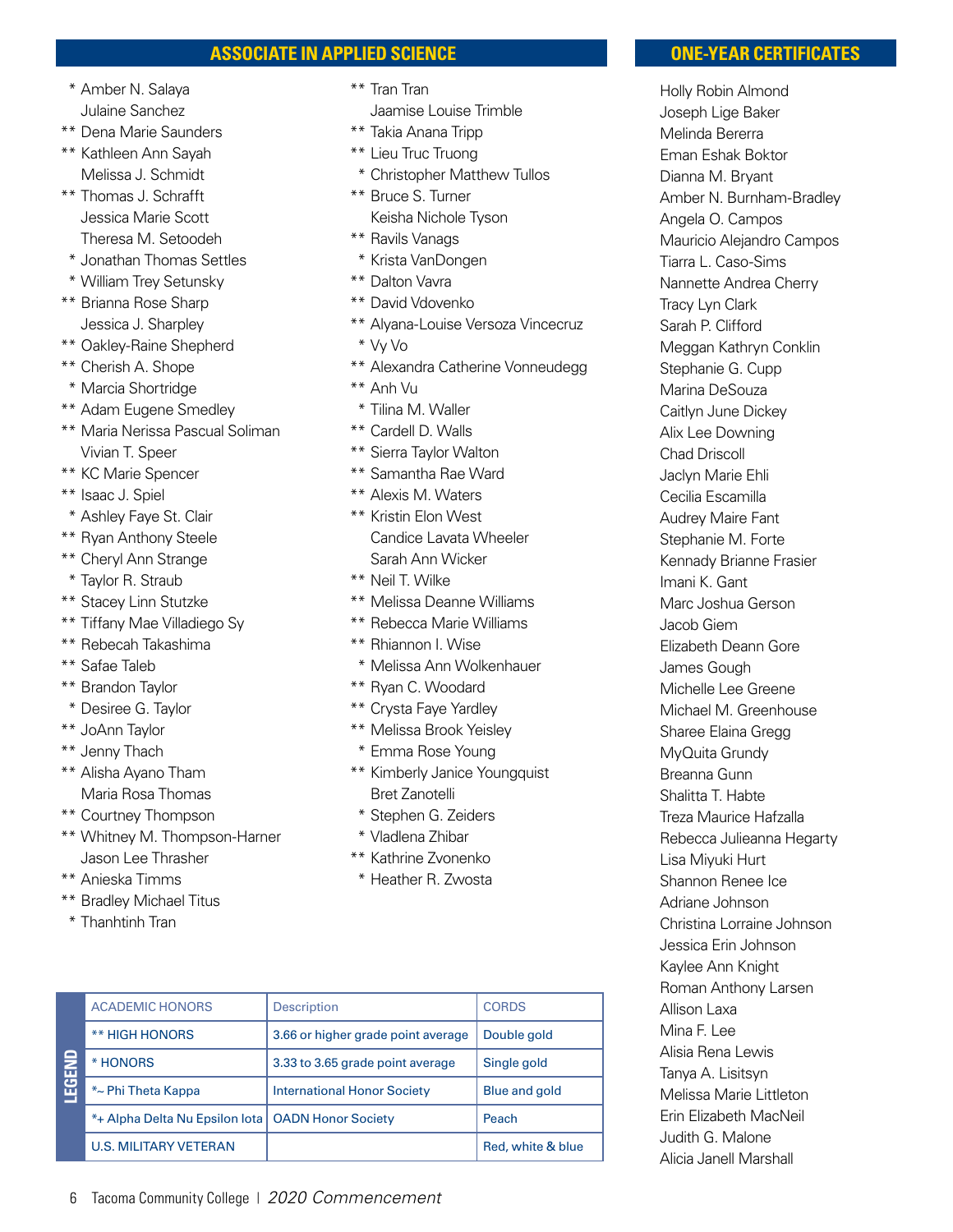#### **ONE-YEAR CERTIFICATES**

 Merry H. Mathison Cierra N. Miller Demetria J. Morrissette Elizabeth Theresa Morter Joshua Thomas Morter Cynthia L. Munoz Melissa R. Neely Giang Thahn Nguyen Alexander Nicholas Dmitry V. Nikolenko Whitney R. Norris Kathryn Lynn O'Brien Blessing Adaobi Okolie Mai Linh Marie Olmstead Jessica Phillips Masyn Jai Phothirath Liliia Plaksina Libby Grace Postovoit Van Raynard Randolph Kathy Reed Lori-Jolanda I. Reyes Devin Alexander Inocencio Roberto Christina Russo Sylvia M. Sabon Sumbileyina Sajid Jessica Saldana Julaine M. Sanchez Jacqueline Ann Sill David V. Slebodnik Sharyl Smith KC Marie Spencer Ashley Faye St. Clair Kristina Lynn Sturiano Korrin A. Tennyson Jaamise Louise Trimble Keisha N. Tyson Ryan Paul Walker Cardell D. Walls Jamie M. Wilsey Jamesa Jane Woods Lakesia LaFrance Wright Emma Rose Young Dason Zheng Huan Zhou

#### \*\* Brenda Marie Abel Gaeton P. Abels

- \* Sydney Kahealani Aea
- \*\* Briana Alexander Mahmed Alghazali Micah P. Allen Zainab Ahmed Alrangonee
- \* Ali Marwan Alshaibani Fatima S. Alsinai
- \* Omar Alsinai
- \*\* Mairin Vivian Amdal Phillip An Anna M. Anderson Kaylee Marie Anderson
- \*\* David Arellano Roanne Isa Sablan Atalig Manu-Samoa Atonio Vernalisa Vayonetti Atonio Dylan Marie Ausboe
- \*\* Hunter Robert Austin
- \* Yael Armando Avendano Alvarez Ashley Anne Baker Ionatan Barbacar Tyianna Imanni Barnett Kim Therese O.Barte Katherine R.Bartell
- \*\* Margaret May Battisti Tamara Kira Bauer
- \*\* Ala Baz
- \*\* Katie Marie Beckner
- \* Kaitlyn Marie Nicole Beitinger
- \*\* Hanae Ben Aissa
- \* Isabella Frances Bernas Kecia D.Betts Carin Birka Haley Erin Bishop Franchesca Andrea Black Ashley Leann Blackwell Thomas Joshua Blodgett Beau Austin Blowers
- \* Deseray V. Boggan Stephanie Yu Jean Bono Donovan Shane Boyle Eva Margarite Brach Paige Violette Branday Savannah Gail Bressler Makaela Jean Brewster Jessica Claire Brixie Abigayle Jayne Brooks Thomas Brooks Ronald Eugene Bruce

#### Alexandria Grace Brunnemann

\*\* Julia Larie Bruno Elsa Anne Buchert

 **ASSOCIATE OF ARTS**

- \* Andren James Buehler Benita Ruth Buenaventura
- \*\* Quynh Giang Thi Bui Madison Leigh Bukata Abigail Bulaong
- \* Deshonda Jordan Bullock Rianna Jordyn Burnside Cara Nicole Burton
- \* Riley McKee Buxton Tucker O. Buxton
- \* Lucas Byram James Ryan Cabigao
- \*\* Chloe Mae Callow Nicole C. Camacho Jamila Faith Robiego Camat
- \*\* Nguyen Thuy Tien Cao
- \*\* Tina Cao
	- \* Andrea Alicia Carcamo-Sanchez Jacob Daniel Carey Shayna Carey
- \*\* Ian Carlson Kamari Simone Carroll
- \* Caroline Grace Cave Lyam Garrett Cayabyab
- \* Alexandra Cecilia Chacon Josephine Meesun Chang Ava Rene Charley
- \* Sayona Khelly Cheth
- \* Hanearl Choi
- \*\* Han-Yu Chou
- \*\* Vivian A. Christian
- \* Caroline Cabot Cipolla
- \* Noah William Claxton Ward
- \*\* Alyssa Michelle Colby Kayla Sun Cole Trenton GeRon Coley Hunter Jason Collins Samantha Michelle Collins Baylee Lynn Colson Jynaie Marie Colson
- \* Maeve Breanna Concon Roxana L. Condon
- \*\* Danielle Jamilah Connolly Zachary Taylor Connor
- \*\* Emily Wynter Cook
- \*\* Abigail G. Copple
- \*\* Anthony Michael Coraggio Cecilia Anita Coria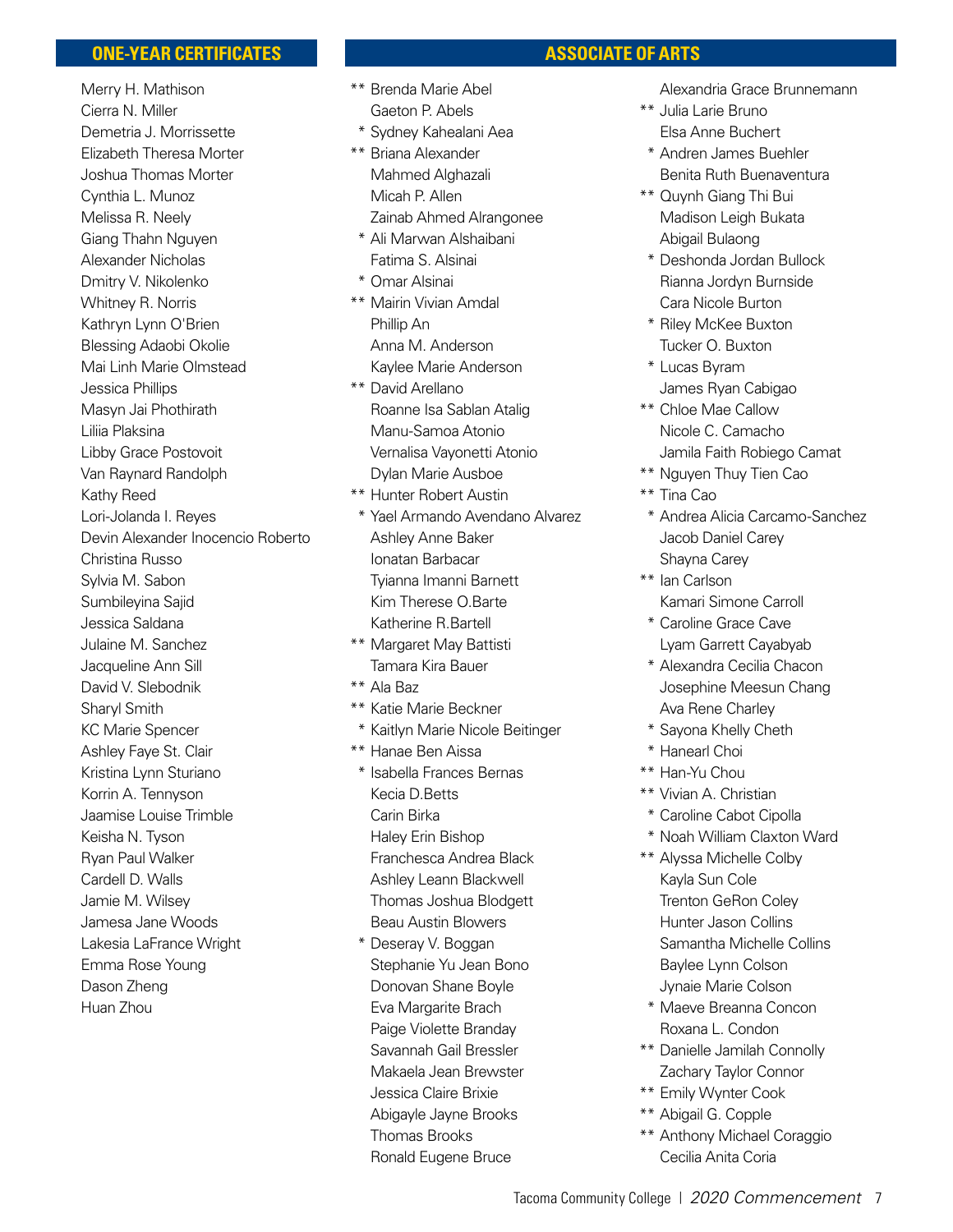#### **ASSOCIATE OF ARTS**

Alicia Marie Cornejo

- \*\* Grace Kelly Costa Kaylee Michelle Costello Aidan Covington Abigail Kristine Coy Keshawn L. Craig
- \* Lilly Chi Craig
- \* James MacRyland Crary
- \*\* Lia Pei Crawford Noelle Madison Crawford
- \*\* Andrew Christian Creta Margaret Sture Crist
- \*\* Conner Joseph Crowder Reid V. Cruzan
- \* Taylor-Brooke Hokulani Cuaresma
- \*\* Vanessa Joy Curley Andrea Ysabelle Currah
- \*\* Amanda Leota Cushen
- \*\* Eric Nelson Dalby An Le Dang
- \* Uyen My Dao Alliyah Lauryn Davenport
- \* Natalie Sarah Davis Aaron James Dawson-Becker
- \* Jaynee A. Day
- \*\* Ruth Ann Decker Justin Alexander Del Cid
- \*\* Mason DeLaCruz
- \* Eulysses Delgado-Alcaraz
- \* Xiaoxue Deng Megan Maria Desing Connor D. Desmond Damian G. Detazio
- \*\* Tashawn Jnea Deville
- \* Katelynn Elizabeth Diaz Robert Zachary Diehl Thuy Thi Dinh
- \* Corey Lewis Douglass
- \* Rane Bozica Dragovich
- \*\* Alison Margaret Drahos Niamh Maura Drew Kristina Marie Duke
- \*\* Hannah Durnin Andrew Daniel Dyachkin Evan James Dye
- \* Neal Thomas Eason Alan James Edmison
- \*\* Kimberly Ann Ellefson Jacqueline Adrian Emory Crystal Erickson Carly S. Erkers
- \* Darcy Erwin
- \* Allen Alaniz Escalante
- \*\* Jana Carmela L. Escoton
- \* Jessica Y. Estradaleon
- \*\* Carson Maxwell Failor Jackson C. Failor
- \*\* Zayna Catherine Fairhart
- \* Adam James Farmer-Nelson Mackenzie Lee Fate
- \*\* Omar Andres Feliciano-Vargas Quentin Thomas Fielding Pablo I. Figueroa Aleksandr Filimonov Quindilyn Fivethunders
- \*\* Jessica Renae Flateland
- \*\* Madeline Fleming Nicholas Allen Fletcher
- \* Ruth Flores
- \*\* Michael S. Forsman
- \* Jonathan David Fortner Naomi Fountain David A. Frankov Zhania Frazier Ashley Fruik
- \* Masahiro Fukushima Andrew Fuller
- \* Reilly A. Gahm Dane Edward William Gainey
- \*\* Christine Wanjiku Gakwa
- \* Jaylene Gales
- \*\* Brandy Garcia
- \* Krystal Garland Selena Maree Garza

| 을<br>田 | <b>ACADEMIC HONORS</b>                              | <b>Description</b>                 | <b>CORDS</b>         |
|--------|-----------------------------------------------------|------------------------------------|----------------------|
|        | <b>** HIGH HONORS</b>                               | 3.66 or higher grade point average | Double gold          |
|        | * HONORS                                            | 3.33 to 3.65 grade point average   | Single gold          |
|        | *~ Phi Theta Kappa                                  | <b>International Honor Society</b> | <b>Blue and gold</b> |
|        | *+ Alpha Delta Nu Epsilon lota   OADN Honor Society |                                    | Peach                |
|        | <b>U.S. MILITARY VETERAN</b>                        |                                    | Red, white & blue    |

 Latasha Ann Gilbert Sydney Rose Gillis

- \* Lauren Elizabeth Gilman Niccola S. Godinet Leslie Ruby Gomez De-La-Mora Hunter James Gotcher Cassandra Kaye Emily Graves Keeley Noel Green Christina Taylor Marie Griffith Madisson Gabrielle Gronholdt Brooke Morgan Grosvenor Lia Kay Guice
- \* Pia Soria Guloy
- \* Kaiya Grace Gunsauls Chloe Isabelle Gutierrez
- \* Leticia Gutierrez
- \*\* Alexandria Anna Hackman Kelsey Kay Hagan
- \* Isabelle Lee Hall
- \* Serene Mahmoud Hammoud
- \* Morgan Marie Hand
- \* Raina Desirae Hansen
- \* Emma Ann Hanson
- \*\* Sarah Elizabeth Hanson
- \*\* Adrienne T. Harding
- \*\* Tanner L. Hardy Valoria LaBree Harris Cori Reis Harvey **Tara Leigh Hasler** Sydney Renee Haug
- \*\* Jeffrey Helsel Holly Irene Helzer
- \*\* Sarah Michele Hennessy Sean Patrick Henze
- \* Hayley Marie Hern Janeth Hernandez Danaijah Ivonne Herrera Kyle Alexander Hertzog Nicole Sky Hidalgo Jasmyne Skylar Hill
- \*\* Nhan Thanh Ho Alexis Nicole Hoffman-Perron
- \* Brittney Rene Holliday
- \*\* Jack McDonald Horn Jordan Erick Houchin
- \* Mackenzie Elizabeth Hough Ronan Houston McKenzie Noelle Hulbrock Anya Lynae Humbert Abdirashid Adan Husseen
- \*\* Vy Huynh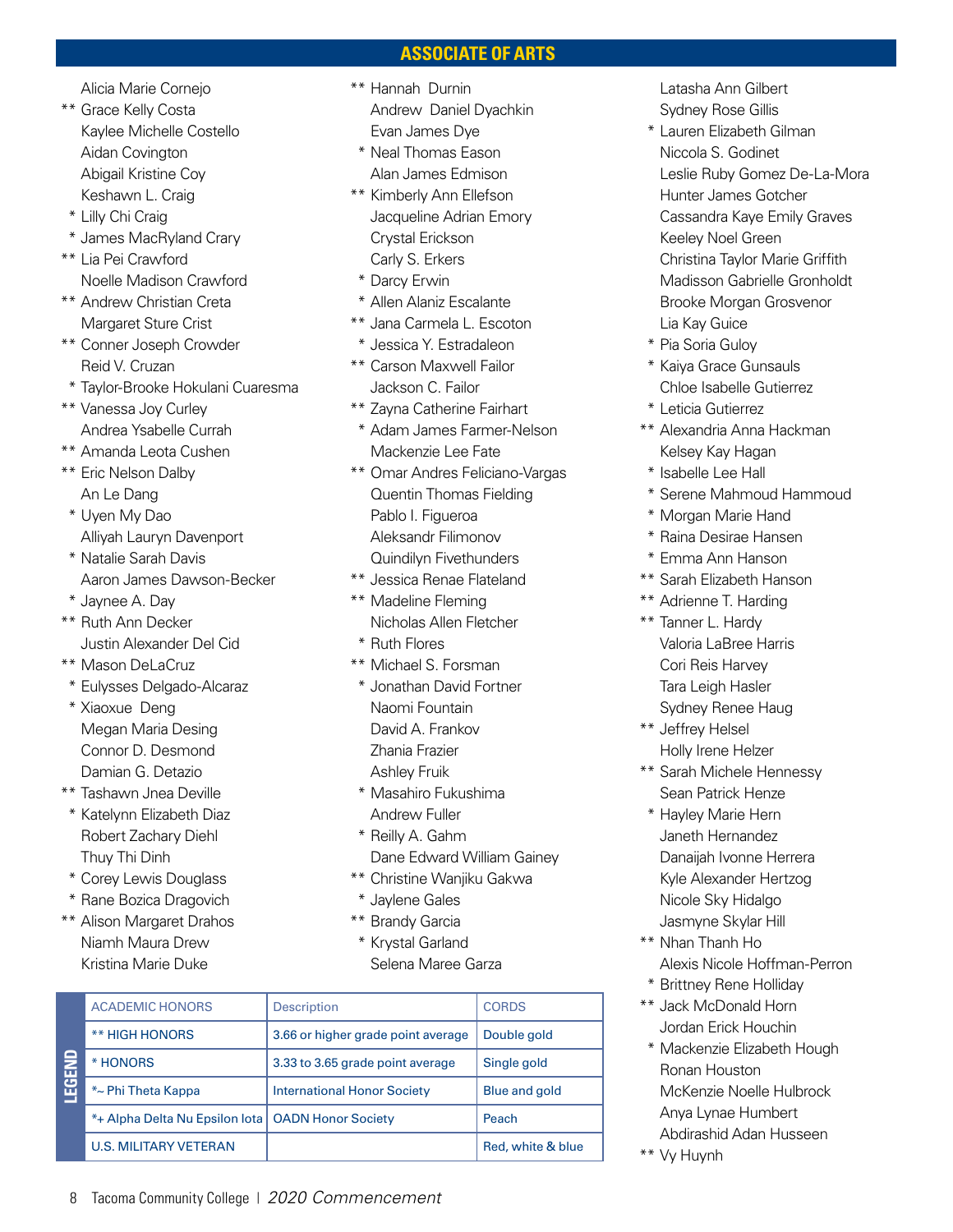#### **ASSOCIATE OF ARTS**

- \* Min Suh Hwang
- \* Tayler Louise Jackson
- \*\* Dwon Dwatia Jackson Jr. Adam Jacques Cory Dominique Jarmon
- \* Emily P. Jenkins
- \*\* Ivy Lee Jensen
- \*\* Ashleigh Ann Johnson Daniel Lewis Johnson
- \*\* Gracen Holly Johnson Roy A.W. Johnson Kamaria Rebecca Johnston
- \* Emily Elaine Jones Steven Joshua Jones
- \*\* Elizabeth Denise Joslin
- \*\* Lacey Marie Junell Sega Katara Healy Kaposi
- \* Eva Njeri Kariu
- \*\* Natalie Joanne Kauppila
- \* Alexandria P. Kendall Natasha Jayne'e Ketchum
- \* Lauren Young Eun Kim
- \*\* Sharon Ja Young Kim
- \* Mayieteh Conteh Kimball Sena Conteh Kimball Hayley A. King
- \* Caitlin Marie Kinney Ashley M. Kirby
- \*\* Gibson James Kite Maxwell James Klein Maria Vladimirovna Klishta
- \* Fiona Jade Knight-Strozier
- \*\* Floyd R. Knodel Allison H. Kocott Marc Christian Korff Kristine Celistina Kornmann Cameron Cody Kreis
- \*\* Vivian J. Kulikoff Hannah Luoxia Lai Frances Tillman Lake Alexis Elizabeth Lamm Shayla Marie Lampos Natalie M. Larson Jossie Lane Lauderback Joe S. Laupati Sioeli Joe Laupati Ema Lavickaite Thomas Daniel Law Brooke Alexis Leaf
- \*\* Jung Yun Lee
- \* Lyndsey Rose Nedra Lee
- \* Sia Lee Jenna Ann Marie Lemoine McKenna Elizabeth Lence
- \*\* Adrian Grace Leonard Xian Li
- \* Xiangan Li
- \* YiJi Li
- Jorie Michele Mahealani Lincoln Benjamin Joseph Lind Maggie Rose Lique
- \*\* Ashley Monae Lloyd-Taylor \* Sut Meng Lo
- \* Stacy DeMae Lollis
- \*\* Senora Audrey Loop
- \* Tyler Matthew Lorenz
- \*\* Brandie Monique Lorenzo Kianna D. Love
- \* Sadie Hostetler Lucero Taya Marie Luchini
- \* Liana Alexis Lukyanov
- \*\* Senlin Luo Alyssa Grace Lyman Jett Robert Magnuson
- \*\* Leili Mahmoodi Wendy R. Majerus Blaze Anthony Manglona Ayanna Marie Manning
- \*\* Felina Batistis Martens Casey Aaron Martinez
- \* Kelly Robert Mason
- \* Ahmani Celeste Matthews
- \*\* Catherine Grace Matz Steiner Fredrick May
- \*\* Janelle Marie McCormick Alyssa Faith McGuire
- \*\* Amanda Layne McIntire
- \* Toni Renee McIntosh
- \*\* Matthew Michael McLaughlin
- \* Joshua Richard Meier Precious Belen Enriquez Mejorada Kai Meng
- \* Aalyna Selecia Kamalii Milano
- \*\* Ian Glen Miller
- \* Rachel Dawn Min James Ellexander Mitchell Hilgart Victor Mnyuku Xoraya Jocelyne-Maria Morency Matthew M. Morris Baiyinnah Athenah Muhammad
- \* Gilbert Kimuhu Muiruri
- \* Tristan Lee Mullen
- \* Shane Andrew Mundy
- \* Tianna J. Munroe
- \*\* Kimika Muranaka Yami D. Murphy
- \*\* Zachary Musgrove \*\* Emily Nicole Muske Derrick James Myhrberg
- \* Tevin C. Nangauta Litesh Aitendra Narayan
- \*\* Aryan Nayersabeti
- \* Kayla Marie Neeley \* Dylan CJ. Nelson Drew Anna Neuser
- \* Angela Truong Nguyen Bich Ngoc Nguyen
- \*\* Iyvonne Nguyen
- \*\* Melina Linh Nguyen Clara Adelina Nicholson-Dobkin Nathaniel L. Nilsen Darian Nathaniel Noll Kayln Notti Jason Nicholas Nuxoll
- \*\* Ruth Sarah Ellison Ogden Samuel James Olsson
- \*\* Isabella Marisol Omelanchuk
- \* Adam Paul Osness Jennifer A. Ostapets
- \*\* Esther Rubie Owen
- \*\* Hannah Pae Autumn Page
- \* Bowen Pan
- \* Wei-Teng Pan Nathaniel Joseph Papenberg Jesse Abner Parks Jr.
- \*\* Ryan Earl Payne
- \*\* Carrie Regina Pearce
- \* Kalli Brooke Pederson
- \* Erick Pelayo Brambila
- \*\* Anthony F. Pepin Drew Clifford Perkins Yekaterina Pestova Eric Randall Peterson Sean C. Peterson
- \*\* Thu N. Pham Brooke Ailsa Phillips Jesse Connor Moore Phillips Kimora Aquila Phillips Mekan Shohratsonn Piriyev Erik B. Pitkanen Christine Cora Piwinski
- \*\* Angelina Sergeyee Pogosian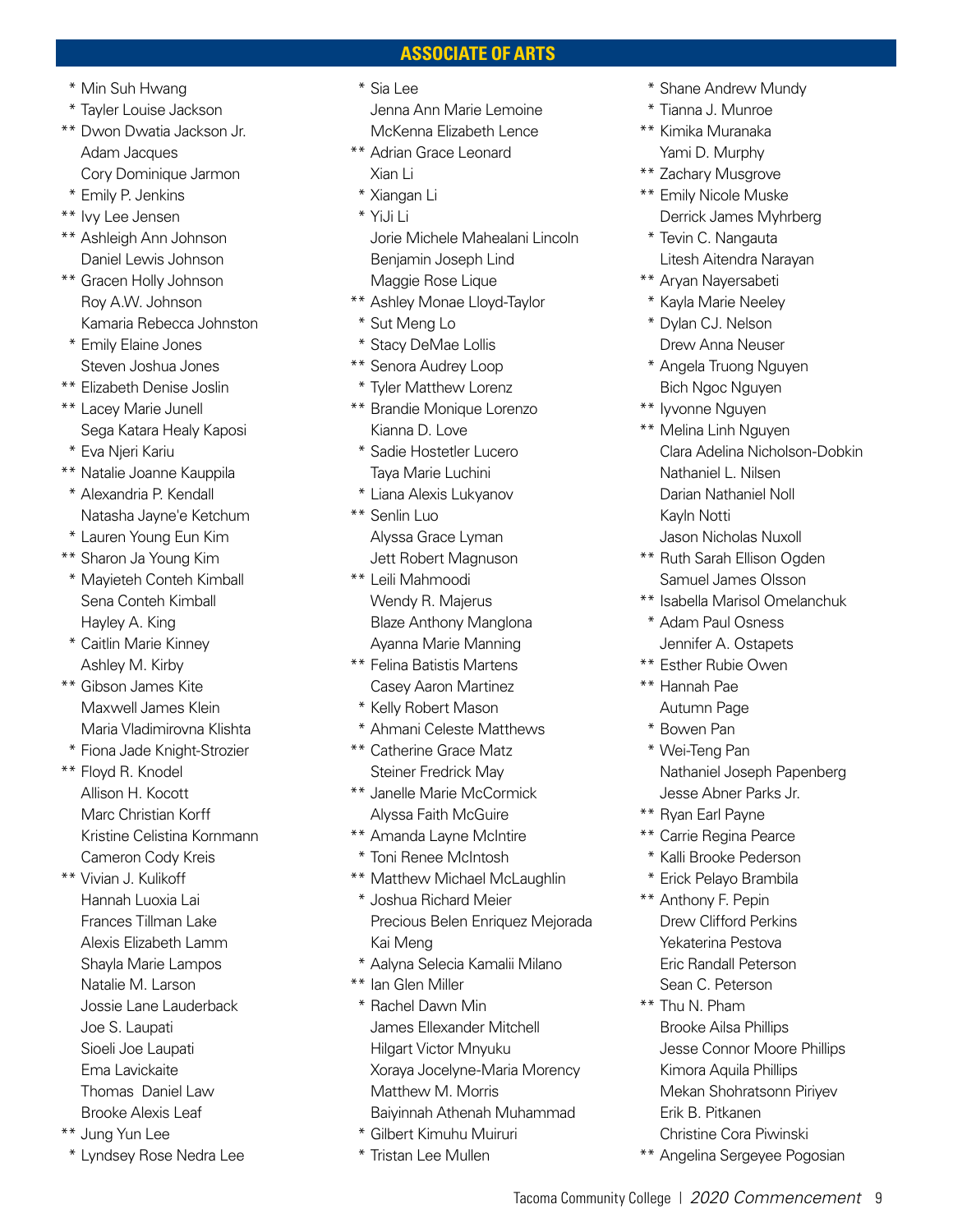#### **ASSOCIATE OF ARTS**

Alex Popkov

- \*\* Emily Mae Portune
- \* Wendy Powers Mar Celeste Prieto Palancares
- \*\* Tamisha Monique Purdie
- \* Angelique Everisma Putri
- \* Tiange Qiu
- \*\* Michelle De Castro Quichocho
- \* Abigail May Rael Veronica Dolores Ramirez Ronnica Sayla Rath
- \*\* Matthew S. Renner Vivienne Alexus Reum
- \* Wilfred Reyes Madeleine Grace Richardson Madesyn K.K. Rodrigues-Waldroop Oliver Thomas Rogers William H. Ruchti
- \*\* Katherine Ellen Rudolf Olivia Rae Rumel
- \* Victoria L. Ryng Alxzander Shaun Sabin-Lee Caiden Jacob Sacks
- \*\* Nicole Ashley Sala Heather M. Sanford Sonja Sargent Sparks
- \* Connor William Schaefer Brennen Gregory Schatz Micaela Victoria Schuler
- \*\* Jacquelynn Scott
- \* Sarah Madison Scott
- \* Jacob Seelye
- Haley H. Semago \*\* Ellye Sevier
- \*\* James Connor Shaub Kevin Y.H. Shuai
- \* Madeline Elizabeth Simmons
- \* Catriona Alexia J. Smith Connie Smith Emily Joy Smith Janiesa Nicole Smith
- \* Maria Victoria Smith Sydney Michelle Smith Janiesa Nicole Smith Cara Jade Snodgrass Daniel Andrey Solomko Ashley ReNee Sorenson
- \* Ella Kae Spakes Naomi Faye Sparks Zachary P. Spears
- \* Alyssa Lake Aiko Spence Ebony V. Spencer
- \*\* Katelyn McKenli Spotten
- \* Andreya Vanya Sprout
- \*\* Sokyana M. Srey
- \*\* William R. Stafford
- \* Lili A. Stead
- \*\* Chelsea Taylor Stenson
- \* Dawn M. Stephenson
- \*\* Wynne Kathleen Stewart
- \*\* Brett Edward Stock
- \* Mondre Gerad Stokes Rebecca R. Stone Marielee Anne Storms
- \* Victoria L. Straus Man Wai Suen
- \*\* Samantha Andrea Swayze Isabel Rose Taft Laryssa-Lynn JA. Takabayashi
- \* Hayley Michelle Talen Emily Ann Tallman
- Bethany J.R. Taylor
- \* Sarah E. Taylor
- \*\* Madison Louise Terry-Schmidt Lee Antre Tharpe Jason Lee Thrasher
- \*\* Amanda Tuyet Tiengkhamsaly
- \*\* Benjamin Robert Tilton
- \*\* Jonathan Junior Tohovaka Elizabeth Nicolette Torralba
- \* Dieu-Ly Tran Tran Nga Tran

| Egend | <b>ACADEMIC HONORS</b>         | <b>Description</b>                 | <b>CORDS</b>         |
|-------|--------------------------------|------------------------------------|----------------------|
|       | <b>** HIGH HONORS</b>          | 3.66 or higher grade point average | Double gold          |
|       | * HONORS                       | 3.33 to 3.65 grade point average   | Single gold          |
|       | *~ Phi Theta Kappa             | <b>International Honor Society</b> | <b>Blue and gold</b> |
|       | *+ Alpha Delta Nu Epsilon lota | <b>OADN Honor Society</b>          | Peach                |
|       | <b>U.S. MILITARY VETERAN</b>   |                                    | Red, white & blue    |

- \* Ryan Tam Tran Livia T'Sas Karsyn Marleen Tseu
- \* Ethan LeGrand Uffens Eileen Marian Utz
- \* Eduardo Duvan Vaca-Trujillo Mikaela Valdez
- \*\* Gwynneth Cecile Valencia
- \*\* Amanda Paige Varnadore Melissa Vazquez Destinee Maleka Veney
- \* Isabela Vercillo German Villagomez
- \*\* Alejandra Villeda Maria Noelani Vipond Thao-Vy Vu
- \* Cherise T. Waldron Dylan Joseph Walker Christina Warden
- \*\* Lauren Melissa Watson John M. West Madison Faith Westman
- \*\* Andrea Marie Wheeler
- \* Thomas Allen Wheeler
- \* Cilicia White Joshua Wick
- \*\* Nicholas Korwyn Wiklund
- \*\* Helen Wilke
- \*\* Deric Alexander Williams
- \* Kaitlin Clare Williams Patrick Alan Williams LeAnne Ashlee Willingham Tamara Wilson Matthew F. Winskill Rebekah Olyvia-Renee Woehl Caelin Thomas Wolford
- \*\* Ellie Anne Wrigley Galina Robbi Wynkoop
- \* Yizheng Xie
- \*\* Annie So Yang
- \* Elizabeth Elrose Ybarra Sharon Cohtnim Yi
- \* Yun Yi Chandra Devi Zarapkar Jacob Zihmer Scarlett Miranda Zimmardi Samantha Kay Zipper
- \*\* Martin Zuniga
- \*\* Robert Hastings Zusy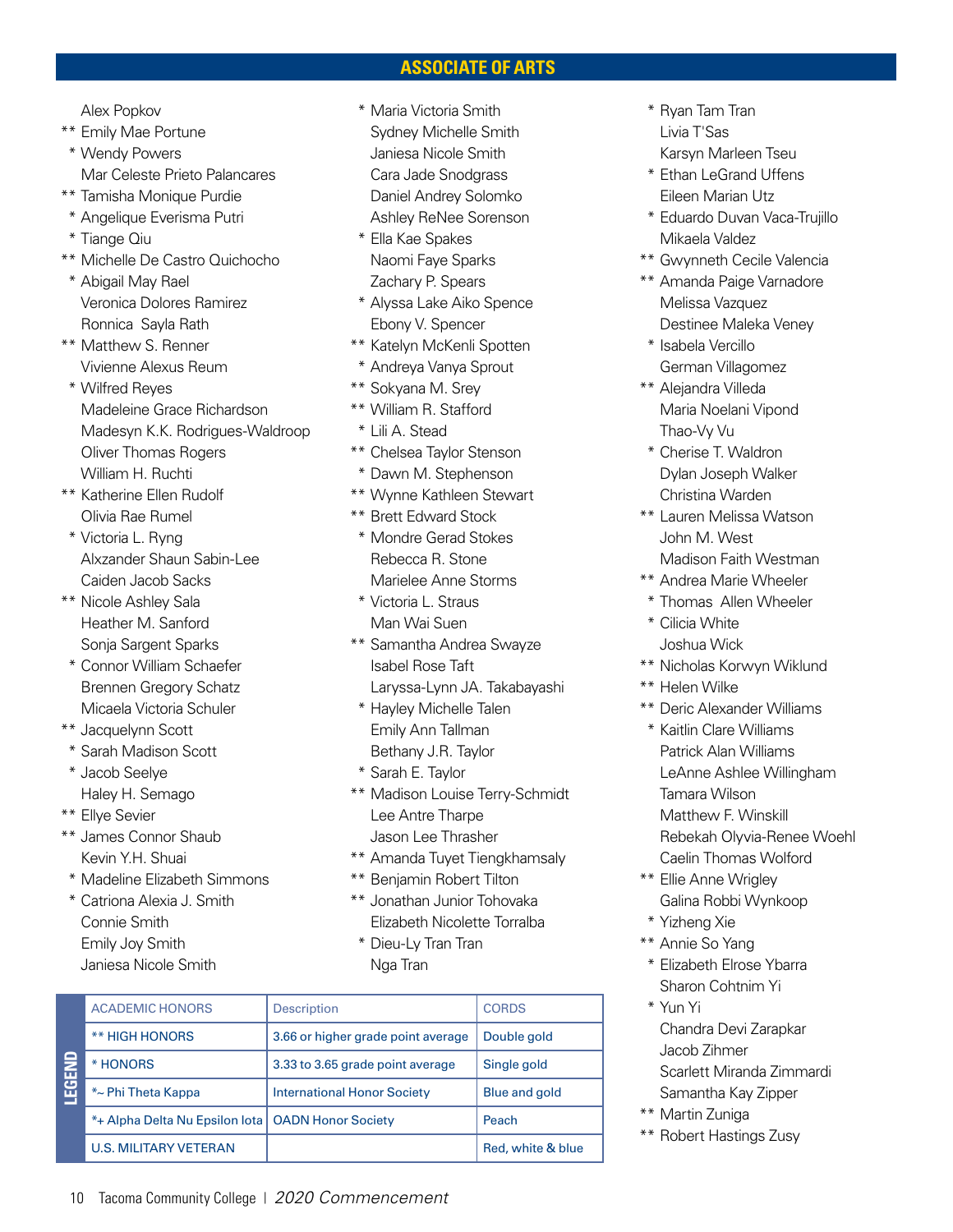#### **ASSOCIATE OF ARTS IN BIOLOGY**

 Monica Makayla Aragon Hannah J. Boring Nicole C. Camacho

- \* Alina Denisse Cordova
- \*\* Kimberly Ann Cothren
- \*\* Kristen A. Fuentebella Elisabeth A. Ham
- \* Ayanna K. Jordan
- \* Tabitha J. Kaup
- \*\* Kelly Luong SamanthaRose T. Pounds
- \* Jennifer Paige Reyes Mayra Lizabeth Rodriguez Rachel Julianna Sawyer
- \* Serena Hope Snowden

#### **ASSOCIATE OF ARTS IN BUSINESS**

Martin Tibor Abraham

- \* Eshrak S. Alsinai Caden Lee Arnold
- \*\* Nicholas Alexander Beurskens Tina Denise Boggs
- \*\* Jose Daniel Burke
- \* Alana Faith Burns Kori Jo Cannon
- \* Devon Daniel Castro Bruce K. Chambers Bunnath Chen Calvin C. Chhom Hanna Choi Ashley E. Courtade
- \*\* Vanessa Dasuki
- \*\* Sydney Marie Donahoe
- \*\* MacClayn Declan Donohue Jermaine L. Fernandez Todd Allen Ford Rolando A. Franco-Silva
- \*\* Lushi Fu
- \* Lauren E. Gallagher Lea Chantel Gutierrez
- \* Katherine Elizabeth Hackney Kari L. Hamlin
- \* Sydney Rose Hoover
- \*\* My Lap Thi Huynh Anthony Joseph Jacinto Juliana Rose Johns Marquis D. Johnson Samantha Jonalyn Kranz Jessica Khanh-Vi Le Alyssa M. Leon-Guerrero
- 
- \*\* Tamara L. Little
- \*\* Michele Marie Lopez Rebecca Auburn Lovett
- \* Mitchell William Lund
- \*\* Tuan Anh Luong Hung H. Mai Tyra L. McCabe Kai Meng
- \*\* Fatime Miska
- \*\* Mathew R. Moreland
- \*\* My Hong Hai Nguyen
- \* Phuong Nguyen
- \* Tram Q. Nguyen Robert Njoku Channtra Nom Kerrigan F. Novicky
- \* Hanh Thi My Phan Khanh Hong Ngoc Phan
- \* Kristina Pogosian
- \* Raka Sanny Pratidina Kevin M. Puccetti
- \* Tiange Qiu
- \* Stephanie Louise Rawlings
- \*\* Desiree Rothery
- \* Everett Jay Ruuska Erin Ashley Santiago
- \*\* Marina Freire Santos Jose M. Saravia
- \* Miette Simpkins
- \* Brianna Marie Six
- \*\* Lauren Taylor Smith Mikayla Diann Smith Nelson David Snook Rebekah Joy Stahl Jociah Starks
- \* Heather Strom Ruoqi Sun
- \* Uyen Hoang Tran
- \*\* Lieu Truc Truong
- \*\* Thuy An Ho Truong Spencer Thomas Varga

#### **ASSOCIATE OF ARTS IN COMPUTER SCIENCE**

- \* Michael Cameron Bodge Peter Cullen Bosselmann
- \* Chloe Isobel Brick
- \*\* Chun Hong Chan
- \*\* Jingyuan Chen
- \* Maryanne Stephanie Choeun
- \* Haokun Feng
- \* Qi Feng
- \* Najib Gajjule
- Roland Benedict Hanson
- \*\* Benjamin Jeffrey Jiang
- \* Yaroslav Simon Kravchuk
- \* Andre J. Larson
- \* Hoarng Jeng Lin
- \*\* Oleksandr Maistruk Illyan Joseph Marshall
- \*\* Isabella Tae Nuxoll
- \*\* Rin Van Pham
- \*\* Niya Shao Benjamin Robert Stewart Duy Minh Tran
- \* Huy Quang Trinh

#### **ASSOCIATE IN MUSIC**

- \* Bernadette M. Boyle Graysen E. Coyle Madison Jean Ely
- \*\* Tiffany Rose Nguyen
- \*\* Daniella Valentinovna Papirnik
- \*\* Dylan Patrick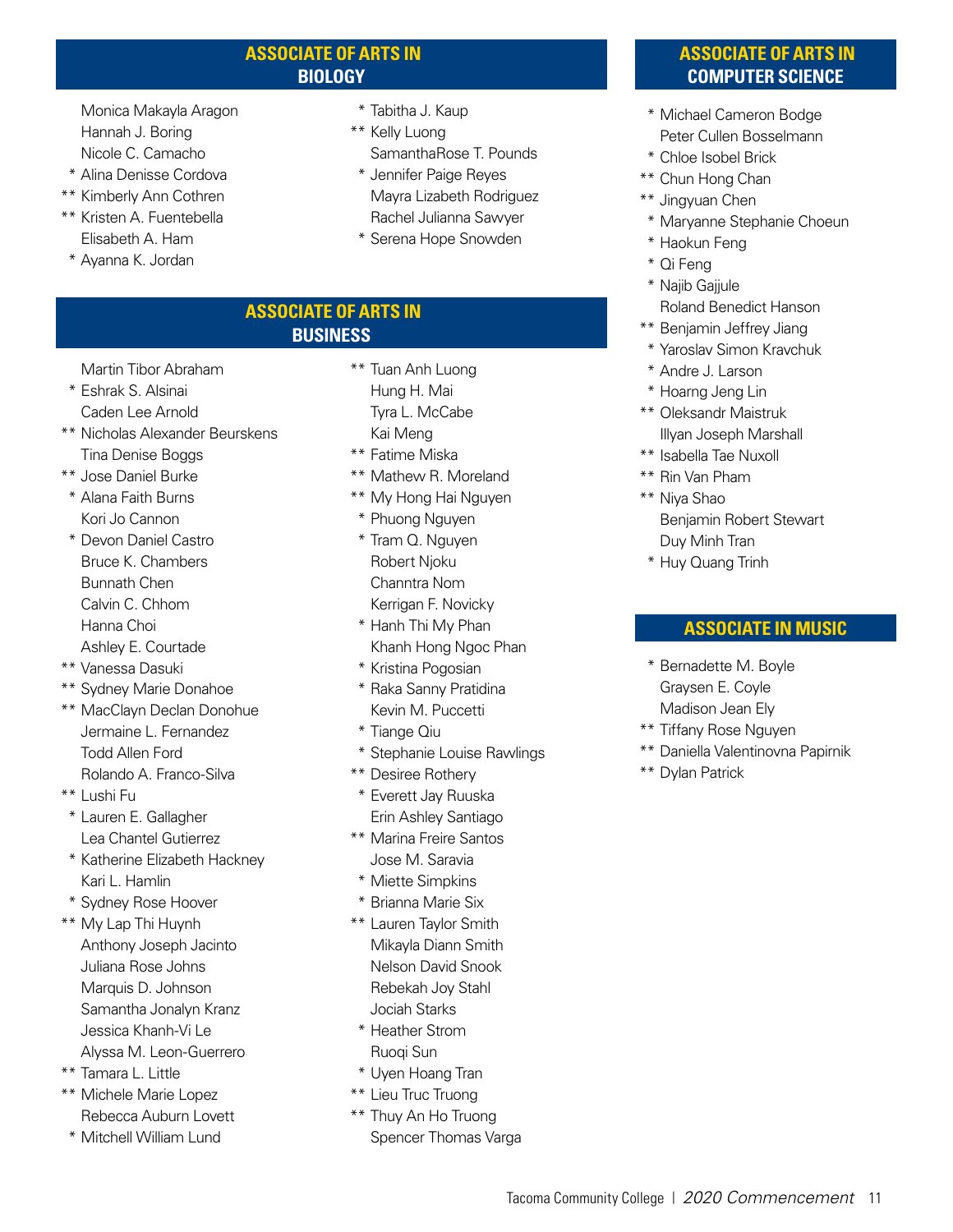#### **ASSOCIATE OF ARTS IN PRE-NURSING**

- \*\* Esther Winnie Agunda Diana Maria Altman
- \* Magaly C. Balderrama
- \*\* Kiana Rae Bellamoroso
- \*\* Gillian Berrit Bosselmann
- \*\* Trinh Thuc Bui Latina M. Bunger
- \* Lisa Ann Cadman
- \* Nicholas Lee Crosby
- \* Jenipher Anne Cvitanovic Sonia Devi
- \*\* Huyen Thi Ngoc Do Rachel Duce Audrena Chantel Frank
- \*\* Yeah-Myung Go
- \* Lilli Saovahdee Huong
- \* Alyssa Michelle Johnson
- \*\* Grace Jeehye Kim
- \*\* Sarah McKenzie Kunderas Kayla Elizabeth Lee
- \* Sia Lee
- \*\* Zhizhen Li
- \* June Manyara
- \* Michelle L. Matous
- \*\* Truc Ly Thi Nguyen
- \*\* Kristine Nicole Perez
- \* Amanda Joy Peters
- \* Tu Cam Pham SamanthaRose T. Pounds
- \*\* Kelli C. Quinlan
- \*\* Justus James Rector Amanda C. Redding
- \*\* Matthew S. Renner
- \*\* Kevin Respicio Carmen L. Segrest
- \*\* Mengting Stoker
- \*\* Chantal Stacey Villeda Anh Tran Tuan Vu
- \* Alexandra Grace Wooten
- \* Yon H. Yi
- \*\* Roylando Zuniga

### **ASSOCIATE OF SCIENCE**

- \* Cameron J. Artz Chelsea Bagwell
- \*\* Jeramy Daniel Black
- \*\* Yu-Han Cheng
- \* Noah Petersen Comfort
- \*\* Brianna Marie Fulgencio Estevez
- \* Lucy Grace Gould Stacy Kilar Harris
- \* Hailey Sue Haverkamp
- \* Yen-Po Huang
- \*\* Maho Kasu
- \*\* Youngheon Kim Neal Ryan Langeberg
- \* Blake Ryan Muggli Susan Uthman Noori
- \* Mohamed A. Ownalla
- \*\* ChannBorAmey Amberlee Phon SamanthaRose T. Pounds Pedro Ramos
- \* Caleb Lee Wilkins Carol Zajac

#### **ASSOCIATE OF SCIENCE IN ELECTRICAL AND COMPUTER ENGINEERING**

Craig A. Black

- Dante Jawan Buchanan
- \* Trang T. Bui
- \* Tuong Cat Bui
- Mina J. Faris
- \*\* Oleh Tumofiyovich Kondratyuk
- \* Derek Laudino

Brian C. Mugane

- Alexander Christan Norwood \*\* Robert Repp
	- Riley Simpson
- \*\* Josiah S. Thompson James William Wedum

#### **ASSOCIATE OF SCIENCE IN MECHANICAL, CIVIL, AERONAUTICAL, INDUSTRIAL & MATERIAL SCIENCE ENGINEERING**

Tyler Stephen Beck

- \*\* Archie A. Escobido
- \* John P. Gagliardi
- \* Andi Gega Jonathan Eppie Guevara Amanda R. Howard
- \* Kimberlee F. Hughes Jianhao Li Benjamin James Miller
- \*\* Zachary Musgrove
- \*\* Adam Michael Oberstar Brian David Lee Petty Erik B. Pitkanen Sonja Sargent Sparks Scott A. Scheerer Riley Simpson Joseph D. Taylor
- \*\* Trung Duc Thieu Skyler L. Wilkerson
- \* Dennis S. Zaks

# ACADEMIC HONORS Description Description \*\* HIGH HONORS  $\vert$  3.66 or higher grade point average Double gold \* HONORS  $\vert$  3.33 to 3.65 grade point average  $\vert$  Single gold \*~ Phi Theta Kappa International Honor Society Blue and gold  $*$ + Alpha Delta Nu Epsilon Iota OADN Honor Society Peach U.S. MILITARY VETERAN Red, white & blue

#### **ASSOCIATE IN GENERAL STUDIES**

 Austin Corey Poulos Shawn Dee Reite

**LEGEND**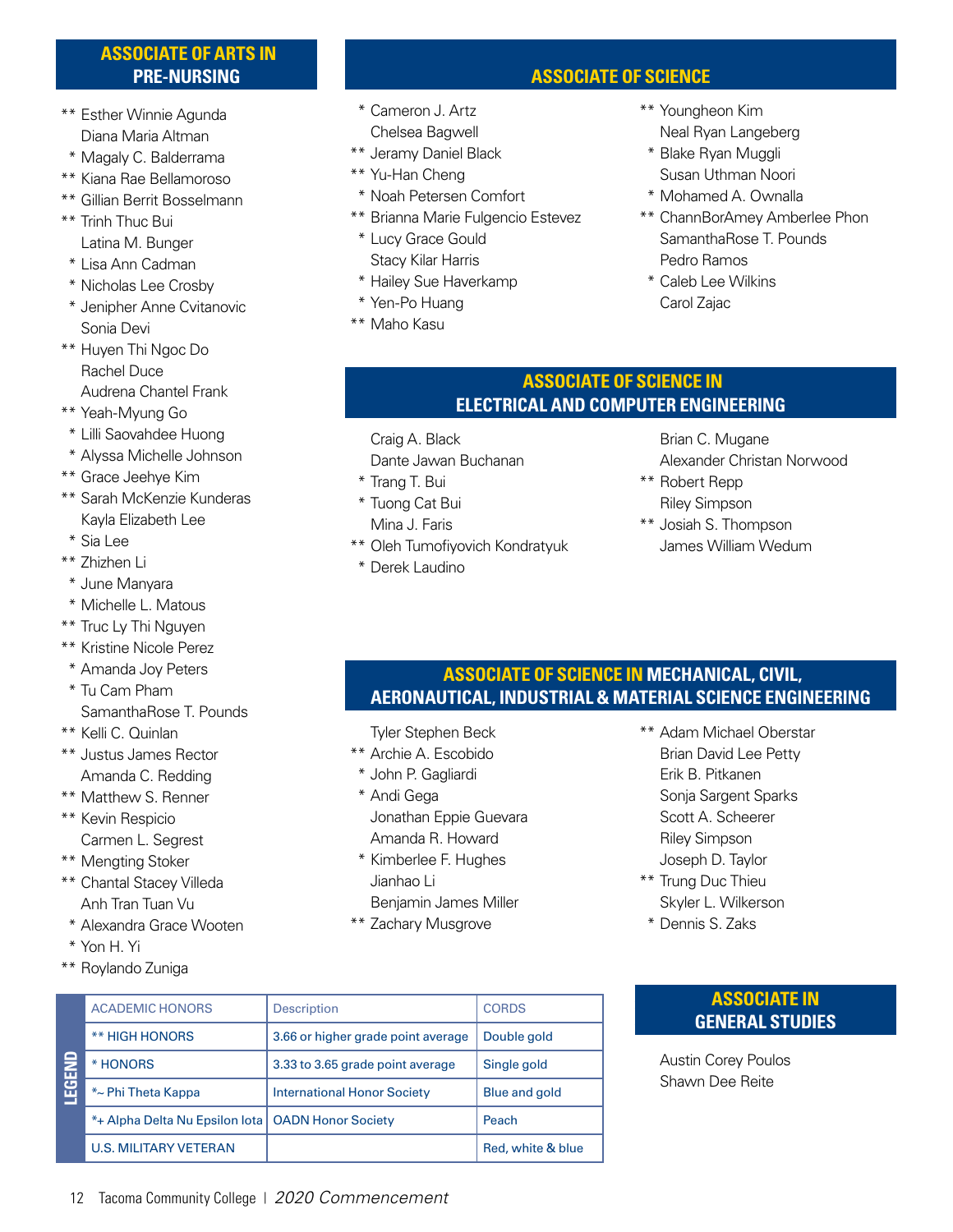#### **HIGH SCHOOL DIPLOMA**

Stephanie Lynn Adair Zack A. Adam Layla H. Aldabise Samantha Rose Alexander Brittney Baker Jonathan M. D. Barnato Alexis Anne Barney Victoria Elise Barnhart Tammara M. Bassett Hannah Rose Bates Tatyana Elizabeth Beebe Tatyana Bekbau James Alan Bellamy Brittany Rhe'ana Bennett Brittany Nicole Black Tiffani A. Boatman John Christopher Bohmer Ryan Bowles Priscilla Nicole Brager Emerald Brooks Dante Jawan Buchanan Christopher T. Bucins Trinh Thuc Bui Abigail Bulaong Amber Caldera Ana Maria Canchis Shayna Carey Ian Carlson Brian Verlegh Cavanaugh Skye Chapman Ava Rene Charley Hanna Choi Han-Yu Chou Kathryn Elizabeth Cline Alyssa Michelle Colby Annaliese B. Coleman-Doyle Isaac James Coltharp Zach Taylor Connor Juan Carlos Cornelio Lilyin Danae Costello Jordan Cravens Adina Sarah Cunningham Eric Nelson Dalby Johne Thomisa Davis Natalie S. Davis Duncan S. DeLano Amber Raeann Denny Madison Lorraine Derrer Mariah Christine Dickison Ca A. Do

Samirah Dobashi Dylan James Dragon Rachel Ann Rose Dudley Quyen Ly Duong Andrew Daniel Dyachkin Shekiera J. Edenso-Murrell Blake Thomas Edgar Alan James Edmison Kimberly Ann Ellefson Makenzi Lynn Elmont Brenna Lynn Epperly Hannah Elaine Epperly Crystal Erickson Qi Feng Dominic L. Fields Pablo I. Figueroa Khiana Foresman Breanna Rae Foulkes Aleque Zaine Fraser-Robinson Alyssia Galvan Mason Patrick Gibson Payton Madison Gibson Alexander Quade Gillespie Emily Glaser Emir Nieves Gonzalez Georgia C. Good Lauren A. Goodwin Ryan Dean Gothlin Tye Anthony Grant Davon M. Green Jeff Amado Guevara Lia Kay Guice Sydney Melene Hart Leah Felice Henry Nhan Thanh Ho Shelia M. Holmes Anya Lynae Humbert Abdirashid Adan Husseen Min Suh Hwang Timothy M. Irish Juliana Rose Johns Shayne M. Johnstone Deion Demetrius Judie Jacob Roscoe Kalafut Maho Kasu Kaden Ketcham Ahsan Khokhar Alexandra Marie Kissock Gibson James Kite Alvina Vicktor Kondratyuk

Mollie M. Kuwahara Hyuk Ki Kwon Crystal Leon Solorio Jianhao Li YiJi Li Maggie Rose Lique Michael Lee Little Chyna A. Lloyd Sut Meng Lo Stacy DeMae Lollis Jesus Lopez Alcantar Dean Alexander Mahon Elina R. Malevannaya Maria Park Maltezo Blaze A. Manglona Alexis Ruby Martinez-Fuentes Alexander Shane Megson Makayla Michelle Meyer Jakkilyn D. Miller Jeremiah Michael Montes Estefania 0. Morales Baiyinnah A. Muhammad Rojay Thomas Mustin Aryan Nayersabeti Dylan Nelson Sincer-a M. Nerton My Hong Hai Nguyen Marcus James Noll Xavrianna Raneece O'Bryant Victoria L. Ortiz Meenakshi Oswal Esther Rubie Owen Amanda Margot Palermo Bowen Pan Nathaniel Joseph Papenberg Pamela Marie Petersen Rin Van Pham Joseph Hamilton Pierce Raka Sanny Pratidina Cameron Prosin Carlos Esteban Ramos Xhantell G. Rayas Kayla Brianne Rishel Xzavon Antonio Rivera Isabel T. Riverman Ethan Zachary Roderick Dominic Jonatan Rodriguez Jennifer Rodriguez Jason Rojas Jasmine Rosas Soto

Te'Bonae S. Ruffin Alxzander Shaun Sabin-Lee Amanda L. Sanford Marina Freire Santos Micaela Victoria Schuler Jacob Seelye Jayde Melodie Smith Victor A. Spensley Beau C. Squire Barry Gene Stephens Ferron Dela Cruz Suratos Tiffany Mae Villadiego Sy Jauslynn Marie Tart Evening Starr Taylor Kateryna S. Tekmenzhi Trung Duc Thieu Jacob Michele Thomas Jordan L. Thompson Huy Quang Trinh Jose Tumulak Colin Evan Urban Eileen Marian Utz George Arthur VanBrocklin Tyler Vandestreek Amanda M. Walkingstick Ariel L. Ward Terrence Demetrius Ware Henrique Werner DaSilveira John M. West Joshua Wick Britney Leanne Widaman Nicholas Korwyn Wiklund Cameron Alec Williams Gavin Taite Williams Drew Everettt Tyler Wilson Noah Andrew Wilson Grace Lorraine Winslow Yizheng Xie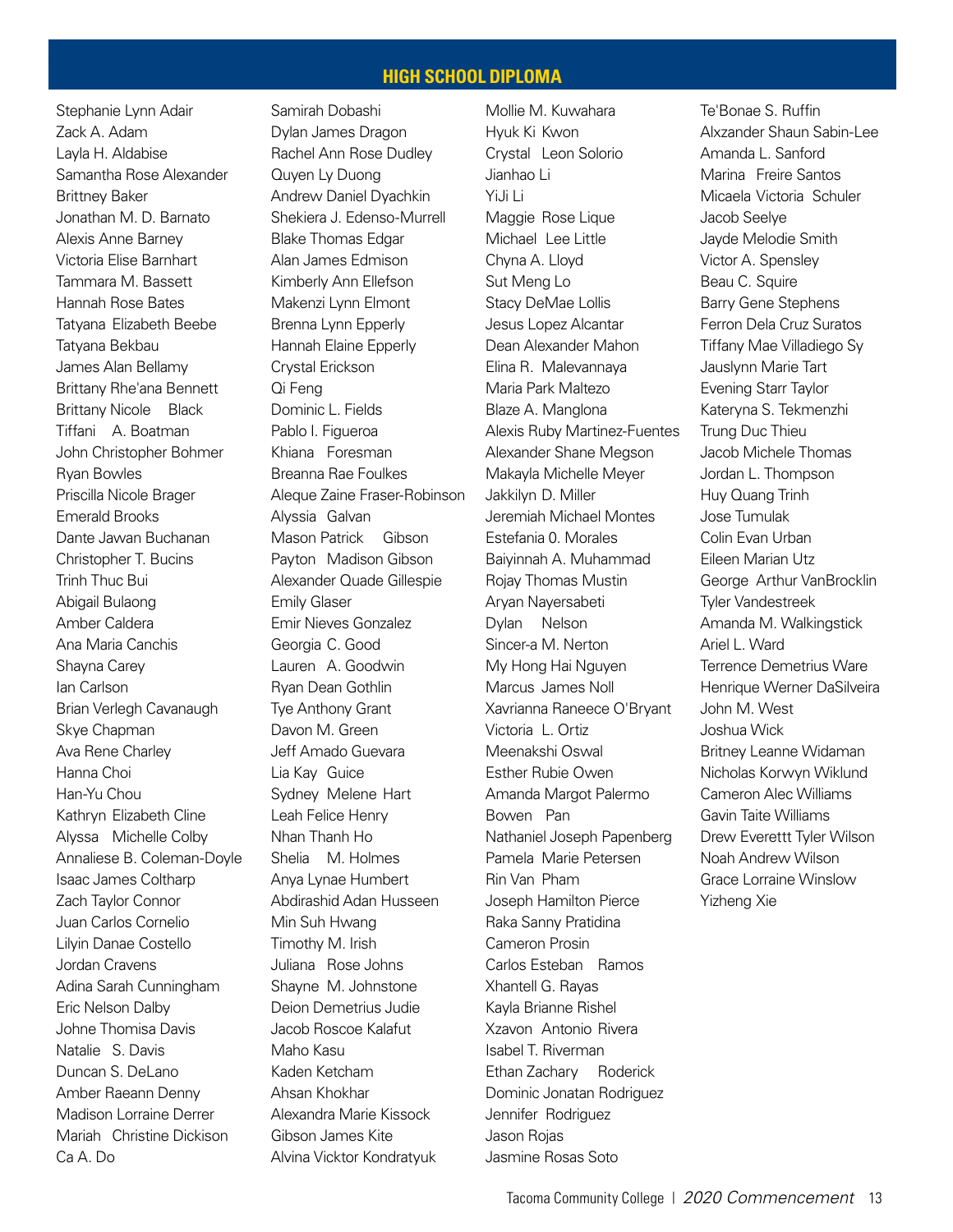# TCC BOARD OF TRUSTEES

Liz Dunbar, Chair Lois Bernstein, Vice Chair Dona Ponepinto Robert Ryan Pat Shuman

## COLLEGE LEADERSHIP

Julie Benson *Associate Dean, Nursing.* B.S.N., M.H.A., M.N., A.R.N.P. Analea Brauburger *Dean, Organizational Learning and Effectiveness.* B.S., M.S. Amber J. Brock *Registrar, Enrollment Services.* B.A., M.L.I.S. Patrick Brown *Interim Co-Vice President, Student Affairs; Dean, Enrollment & Student Services.* B.A., M.A. Dale Coleman *Interim Director, eLearning.* A.A., B.A., M.S. Lynette Crumity *Director, Development.* B.A. John Falskow *Dean, Arts, Humanities & Social Sciences.* B.A., M.A., Ph.D. Kim Flack *Dean, Communication and Transitional Studies.* B.A., M.Ed., M.P.A. Steve Fontana *Director, Advising Services.* B.A., M.B.A. Jennifer Fountain *Interim Co-Vice President, Student Affairs; Dean, Retention and Student Success.* B.S., M.Ed., Ed.D. Krista Fox *Dean, Health, Business & Professional Services.* B.A., M.P.A. Char Gore *Director, Applied Baccalaureate.* A.A.S., B.S., M.Ed. Renee H. Greenfield *Director, Early Learning Center.* B.A., M.S. Katie Gulliford *Dean, Math, Science and Engineering.* B.S., M.S. Ivan L. Harrell II *President.* B.A., M.Ed., Ph.D. Dolores Haugen *Director, Community Standards.* B.A., M.A. Tamyra Howser *Executive Director, Marketing and Communications.* B.A., M.A. Olga Inglebritson *Dean, Gig Harbor Campus & Continuing Education.* A.A., B.A., M.Ed., Ph.D. Rebecca Jayasundara *Director, Adult Basic Education.* B.A. Kelli Johnston *Director, Workforce Education.* A.A.S., B.A., M.Ed. Clay Krauss

Judy Loveless-Morris *Vice President, Equity, Diversity, Inclusion.* A.A., B.A., M.A., Ph.D. Kimberle Matison *Director, Financial Aid.* B.A. Patty McCray-Roberts *Vice President, Administrative Services.* B.A., M.B.A. Sonja Morgan *Director, Student Engagement.* B.A., M.A. Christina Y. Nakada-Alm *Director, Entry Services.* B.A. James Newman *Executive Director, International Student Programs.* B.S., M.B.A., M.P.M. Jason Prenovost *Director, Athletics.* A.A., B.S.B.A., M.A.O.L. Shannon Pressley *Program Director, Math Advising Resource Center and Business Education Center.* B.A., M.I.T. Sharon A. Rivera *Director, MESA Program.* B.S., Ph.D. Kelley D. Sadler *Program Director, Institutional Effectiveness.* B.A., M.S. William A. Ryberg *Vice President, College Advancement & Foundation Director.* B.M., M.M. Marissa Schlesinger *Provost & Vice President, Academic Affairs.* B.A., M.A. Sharon Schroder *Director, Financial Services.* CPA, B.S. Sultana Shabazz *Director, Correctional Education.* B.B.A., M.Ed., Ph.D. Stephen Smith *Executive Director, Human Resources.* B.A., J.D. Christopher Soran II *Director, eLearning.* A.T., B.S., M.B.A. Heather Urschel *Program Director, Writing & Tutoring Center, Cooperative Learning Center and CAL Lab.* B.A., B.F.A., M.A. Deborah Walker *Director, Educational Talent Search.* A.A.S., B.A. Candice Watkins *Director, Library.* B.A., M.S. Lon Whitaker *Director, Facilities and Capital Projects.* B.S., M.B.A.

*Director, Information Technology.* B.S., M.B.A.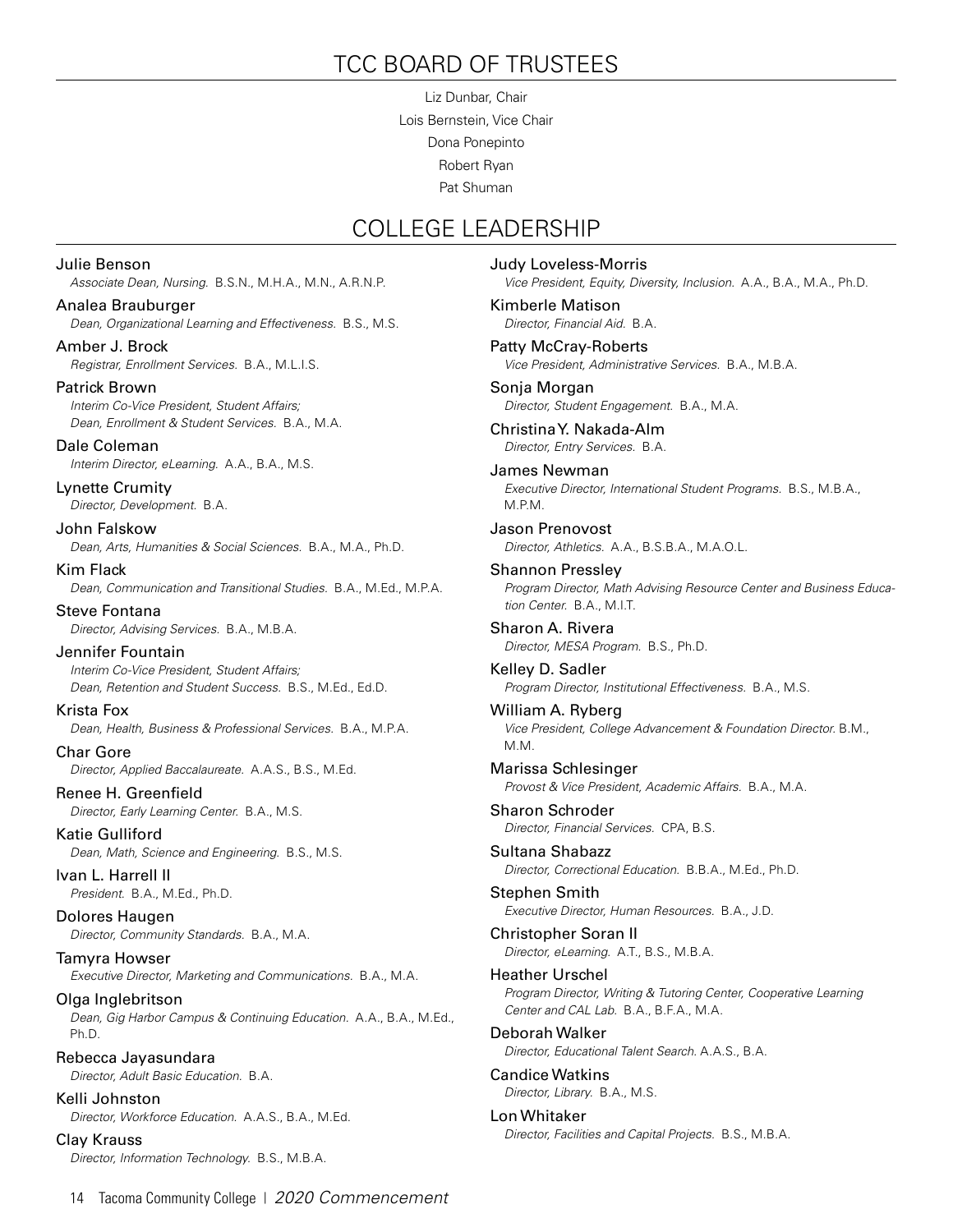## COLLEGE FACULTY

Jared Abwawo. *Mathematics.* B.A., M.S. Melissa Adams. *Library.* B.A.Ed., M.L.I.S. Bridgette Agpaoa Ryder, LMHC, CDP. *Human Services.* A.A., B.A., M.A., Ed.D. Gavan Albright. *Biology.* B.S., M.S. Mark R. Allen. *Chemistry.* B.S., M.S., Ph.D. David Anderson. *Computer Science.* B.S., M.S. Matthew Anderson. *Education.* B.A., M.A. Jonathan J. Armel. *Mathematics.* B.A., Ph.D. Megan D. Arzola. *Nursing.* B.S.N., M.N. Bruno Arzola-Padilla. *World Languages.* B.A., M.A. Dona J. Aubrey. *Health, Business & Professional Services.* Carol Avery. *Mathematics.* B.S., M.Ed. Nigeria Bell. *Counseling.* B.A., M.A., M.Ed. Marit Berg. *Art.* B.A., M.F.A. Alisa Birkenstein. *Communication & Transitional Studies.* B.A., M.S., M.F.A. Shea Bower. *Diagnostic Medical Sonography.* A.A., A.A.S., B.S., Allen Braden. *English & Humanities.* B.A., M.A., M.F.A. Andrew P. Brottlund. *Developmental Studies.* B.A., M.A. Katherine M. Brown. *Counseling.* B.A., M.A. Stephen Brown. *Physical Education.* B.A., M.Ed. Delilah Bruskas. *Nursing.* B.S.N., M.N., Ph.D. Rebecca Callahan. *Health, Business & Professional Services.* Jeff Calkins. *Written Communications, Gig Harbor Campus.*  B.A., M.A. Greg Carter, RRT. *Respiratory Therapy.* B.S., M.E. Brandon Censon, RRT-NPS. *Respiratory Therapy.* B.S., M.A. Mary F. Chen-Johnson. *Written Communications.* B.A., J.D., M.F.A. Andrew S. Cho. *Sociology.* B.A., M.A., Ph.D. Sherry A. Cmiel. *Library.* B.S., M.S.L.S. Emilie Coates-White. *English for Academic Purposes.* B.A., M.Ed. Deanna J. Cole. *Drafting & AutoCAD, WCCW/MCCCW.* A.T.A. Bernard Comeau. *History & Philosophy.* B.A., M.A., Ph.D. Pamela G. Costa. *Psychology.* B.A., M.A., M.S., Ph.D. Craig R. Cowden. *Psychology.* B.A., M.S., Ph.D. Linda Cuadra. *Business & Logistics..* B.A., M.A. Heather N. Cushman. *Biology.* B.S., Ph.D. Kenneth Cushman. *Biology.* B.S., Ph.D. Kimberly L. Davidson. *Chemistry.* B.S., M.S., Ph.D. Sellie R. DeMarco. *Mathematics.* B.A., M.A. Kyle J. Dillehay. *Art.* B.F.A., M.F.A. Brian R. Duchin. *History.* B.A., M.A., Ph.D. Terry Scott Earle. *Written Communications.* B.A., M.A., Ph.D. Jonathan Eastabrooks, RHIA. *Health Information Technology.*  B.S., M.B.A. Jillian T. Edwards, ARNP. *Nursing.* B.S., M.S.N.

Sabine Endicott. *Developmental Education.* B.A., M.A. Jeffrey M. Engle. *Chemistry.* B.A., B.S., Ph.D. Benjamin K. Erkan. *WCCW/MCCC.*  Wendi D. Fein. *Adult Basic Education.* B.A., M.A. Kendra Feinstein. *Mathematics.* B.A., M.S. Lia L. Felizardo. *Diagnostic Medical Sonography.* A.A.S. Gregory A. Ferencko. *Mathematics.* B.A., M.S. Mike Flodin. *Mathematics.* B.A., M.S. Elizabeth C. Fortenbery. *Anthropology.* B.A., M.A., Ph.D. Kenneth R. Fox. *Written Communications.* B.A., M.A., D.A. Mary B. Fox. *Written Communications.* B.A., M.A. Sandra Galta. *Sociology.* B.A., M.A., Ph.D. Alexandra C. Generous. *Counseling.* Sheri Gietzen-Olszewski. *Written Communications.* A.A.S., B.A., M.A. Joanne Gillam. *Adult Basic Education, WCCW/MCCCW.* B.A., M.Ed. Heather Gillanders. *Library.* B.A., B.F.A., M.L.I.S., M.F.A. Mishelle Gillespie. *Adult Basic Education, WCCW/MCCCW.*  B.A., M.A. Pattie S. Green. *Biology.* B.S., Ph.D. Ella B. Guilford. *Nursing.* A.D.N., B.S.N., M.A. Anne Hafer. *Mathematics.* A.B., M.S. Kimberly A. Harrington. *Biology.* B.S., M.S. Kristen Harrison. *Biology.* B.S., M.S. Gina Y. Hatcher. *Business & Logistics* B.S., M.Ed. Shaun D. Henderson. *Biology.* B.S., M.S., Ph.D. Len Heritage. *Business Transfer.* B.A. M.B.A., J.D. Sergio Hernandez. *Networking & Cyber Security.* B.A., M.Ed., M.S. Ralph B. Hitz. *Earth Science.* B.A., Ph.D. Martin Hock. *Computer Science.* B.S., M.S. David W. Howard. *Counseling.* B.A., M.Ed., Ed.D. Michael Huffman. *Written Communications.* B.A., M.A. Blaine J. Hunt. *Developmental Education.* B.A., M.A. Philip L. Hunter. *Chemistry & Physics.* B.S., M.S. John Iman. *Applied Management.* B.S., Ed.M., M.A., Ed.D. Joanne Iverson. *Nursing.* B.S., M.N. Corinne Jarvis. *Health Information Technology.* A.A.S., B.S., M.Ed. Kirsten E. Jenkins. *Anthropology.* B.A., M.A. Stephen Johns. *Written/Oral Communications.* B.S., M.A. Leslie M. Kaehn-Jarvis. *Health, Business & Professional Services.* Kurt K. Kageler. *WCCW/MCCC.* Jennifer J. Karshna. *Early Childhood Education.* M.A. Stephanie S. Khan. *English as a Second Language.* B.A., M.A. Min K. Kim. *Mathematics.* B.S., M.S. Keith King. *Physics & Engineering.* B.S., M.S.